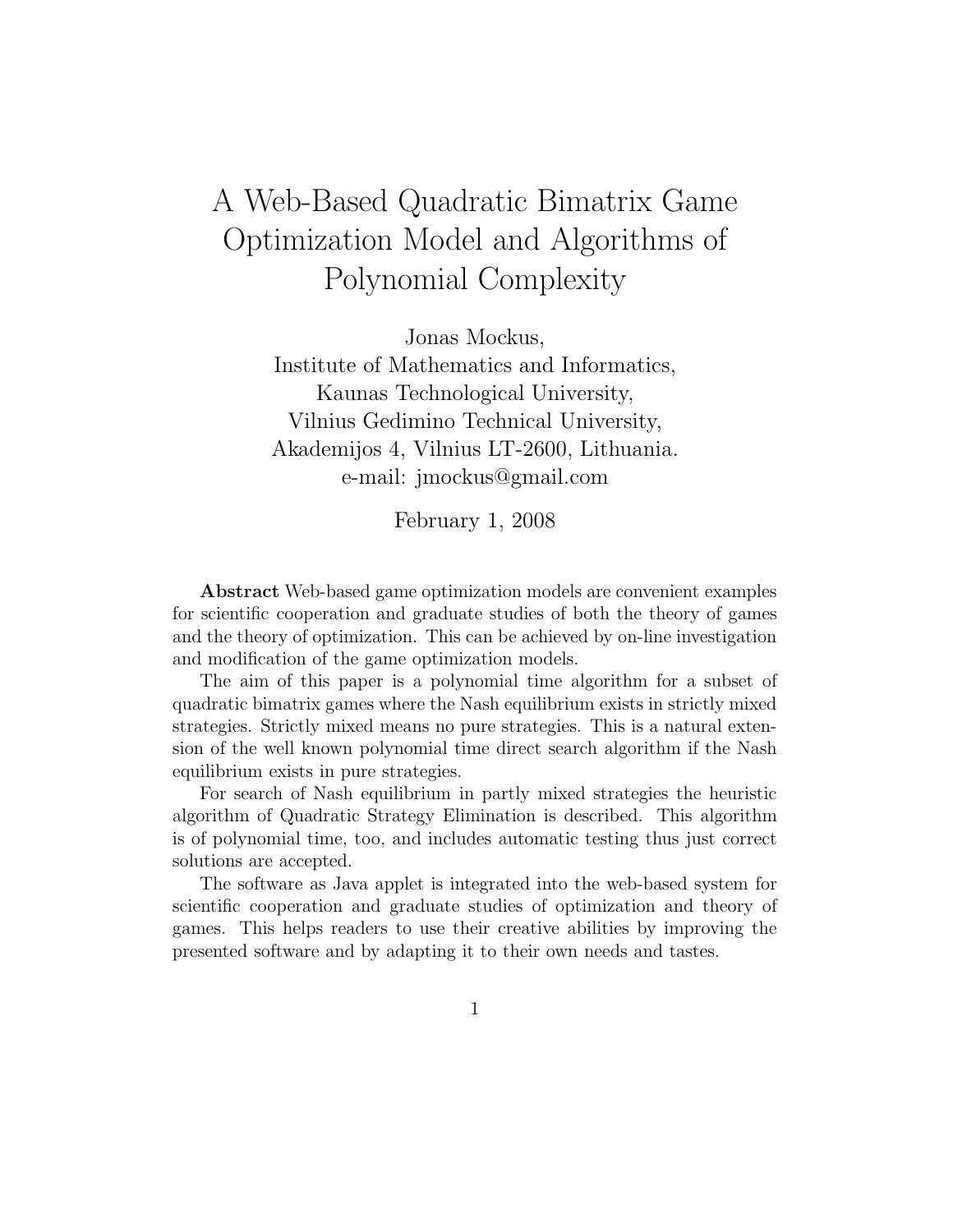The web-site  $http://pilis.if.ktu.lt/jmockus$  includes this and accompanying optimization models.

Key Words: Game theory, Complexity theory, Heuristics, Education, Economics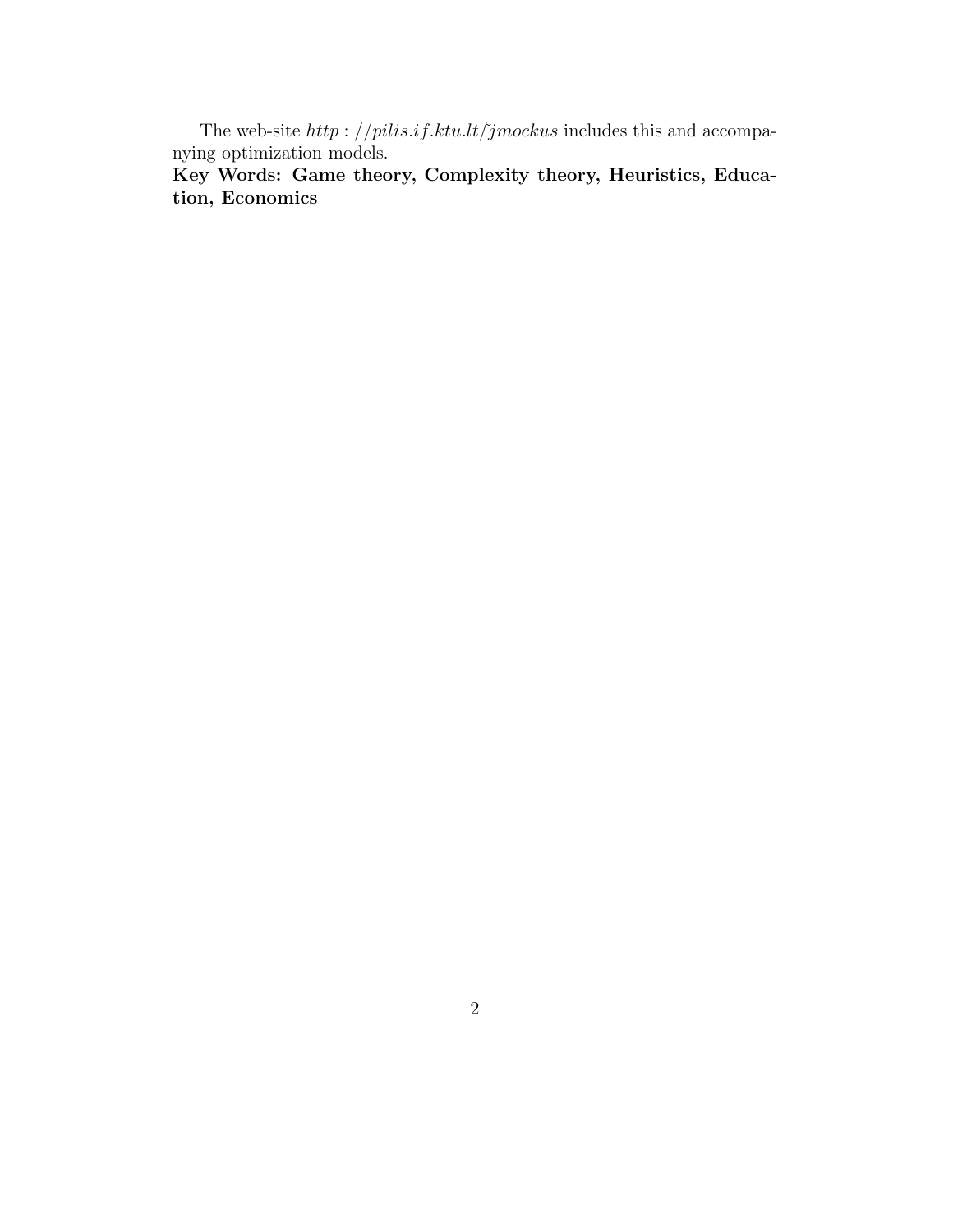## Introduction

Traditional economical models describe the competition in markets. The models define such prices and other production parameters that satisfy the Nash equilibrium [16]. However, the market competition represents just a part of competitive economical and social activities. Another part is the inspection. Objectives of inspection are tax collection, property, health, and environment protection, e.t.c.

This paper investigates an example of quadratic bimatrix game model that describes the competition between inspectors and violators. We call these as Inspector Games (IG) The results illustrate how the theories of games  $[18], [1], [9], [10], [2]$  and global optimization  $[4], [11]$  can be applied to inspection problem defined as quadratic bimatrix game model and show the limitations imposed by high complexity of the problem and ways to avoid them.

The aim is to develop polynomial time algorithms for search of equilibrium in strictly mixed strategies of quadratic bimatrix games. That extends, in a sense, well known simple algorithms for search of equilibrium in pure strategies.

The game model of this paper is included as an example in the system for graduate studies and scientific collaboration in the internet environment in engineering optimization and market games  $[13]$ ,  $[5]$ ,  $[8]$ ,  $[7]$ ,  $[3]$ ,  $[12]$ . The system includes theory and software of different optimization models in 85,000 files:

#### http :  $//pilis.i.f.ktu.lt/îmockus.$

Published examples of this system is optimization of stock exchange model [5] and Walras competition model [6].

The possibility to run software developed by colleagues directly by Internet is essential for scientific collaboration and distance studies. We can test directly results of other researchers by running their software with our data. Therefore algorithms, software and results published in the scientific papers can be investigate independently. This possibility is not widely used yet. But the potential appears great.

In this sense Java applets are similar to proofs of theorems in mathematics since we test theorems by reading the proofs. The snapshots of graphical user interfaces are useful for testing the results, too. The snapshots help to do calculations exactly as authors intended.

In the Internet environment a platform independent language running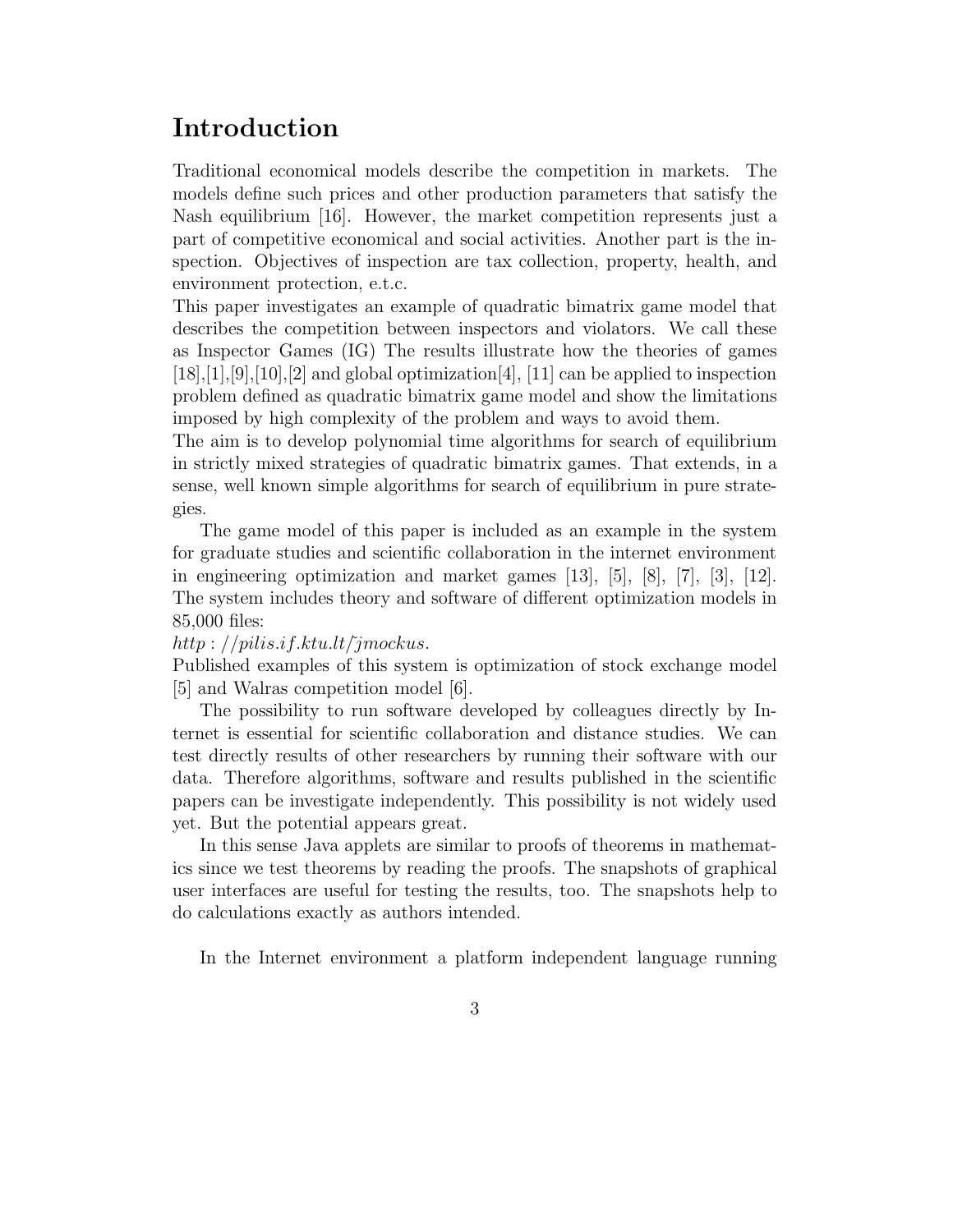software on remote computers is needed. For example, Java, Perl, Python, PHP. Java is more efficient for large scale optimization problems.

## 1 Bimatrix Game (BG)

### 1.1 Complexity

The well known results of algorithm complexity show the limitations of exact solutions. That explains popularity of heuristic algorithms.

An important open problem in complexity theory is the existence of polynomialtime algorithms for computing equilibrium for subsets of bimatrix games. For games in extensive form, the reduced normal form may be exponentially large [21].

The Lemke-Howson algorithm [1] is the classical algorithm for the problem of finding a Nash equilibrium of a bimatrix game. It solves a linear complementary problem and provides a constructive and elementary proof of existence of an equilibrium.

The paper [19] presents a class of bimatrix games for which the Lemke-Howson algorithm takes, even in the best case, exponential time in the dimension of the game.

The book [14] shows that the computational effort required to solve a linear complementarity problem, by either of the two well known complementary pivot methods is not bounded above by a polynomial in the size of the problem. In was shown that to solve the problem of order  $n$ , either of the two methods goes through  $2<sup>n</sup>$  pivot steps before termination.

In this paper an algorithm is investigated that follows directly from the conditions of the Nash equilibrium. The algorithm is implemented using standard software of Linear Programming (LP). This algorithm defines equilibrium of quadratic bimatrix games in polynomial time if the equilibrium in strictly mixed strategies exists and interior point algorithm of LP is applied.

### 1.2 Utility Functions

The payoff function of the first player is expressed by a matrix  $u(i, j)$  where  $i = 1, ..., m$  denote moves (pure strategies) of the first player and  $j = 1, ..., n$ represent moves of the second. The payoff of the second player is  $v(i, j)$ . The utility functions  $U$  and  $V$  of the first and second players are defined as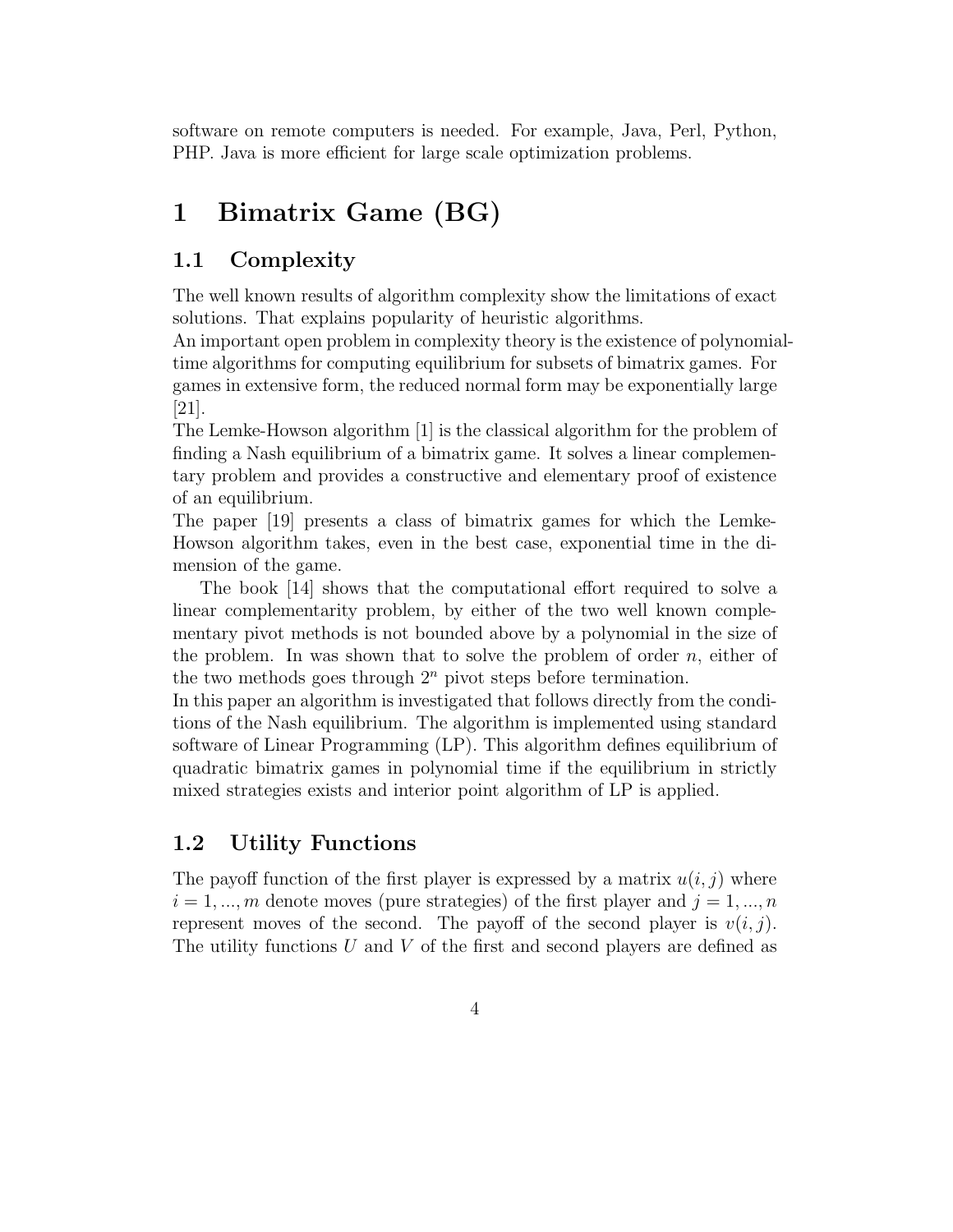expected values of the payoffs  $u(i, j)$  and  $v(i, j)$ .

$$
U(x,y) = \sum_{i,j} x_i u(i,j) y_j,
$$
\n<sup>(1)</sup>

and

$$
V(x,y) = \sum_{i,j} x_i v(i,j) y_j.
$$
\n<sup>(2)</sup>

Here  $x = (x_i, i = 1, ..., m)$  and  $y = (y_j, j = 1, ..., n)$  are probabilities (mixed strategies) of moves  $i$  and  $j$ .

In the Matrix Game  $u(i, j) = -v(ij)$ . In the Bimatrix Game  $u(i, j) \neq j$  $-v(i, j)$ . In the Quadratic Bimatrix Game  $m = n$ . Denote this game by a pair  $(U, V)$  in short.

Often the payoff functions are defined by some parameters. For example, Inspector Game models are defined by three main parameters: the probability  $p_i$  to detect a violation if it happens in the area i, the probability  $q_i$  of the violation, and the payoff  $g_i$  of the violation.

Two "anti-corruption" parameters can be regarded, too. The penalty  $\omega$  for unauthorized deal and a probability  $p_{\omega}$  of the penalty  $\omega$ .

## 2 Search for Equilibrium

#### 2.1 Necessary and Sufficient Conditions

**Definition 1.** A game strategy x:  $x_i \geq 0$ ,  $\sum_{i=1}^{m} x_i = 1$  is called the mixed strategy.

A game strategy x:  $x_i > 0$ ,  $\sum_{i=1}^m x_i = 1$  is called the strictly mixed strategy. A game strategy x:  $x_i = \{0, 1\}, \sum_{i=1}^m x_i = 1$  is called the pure strategy.

**Theorem 1.** For a pair  $(x^*, y^*)$  to be a Nash equilibrium in strictly mixed strategies of the quadratic bimatrix game it is necessary and sufficient that there exist real numbers  $(\alpha^*, \beta^*)$  such that  $(\alpha^*, \beta^*, x^*, y^*)$  satisfies the system

$$
Uy = \alpha I,\tag{3}
$$

$$
xV = \beta I,\tag{4}
$$

$$
x > 0, y > 0, Ix = 1, Iy = 1,
$$
\n<sup>(5)</sup>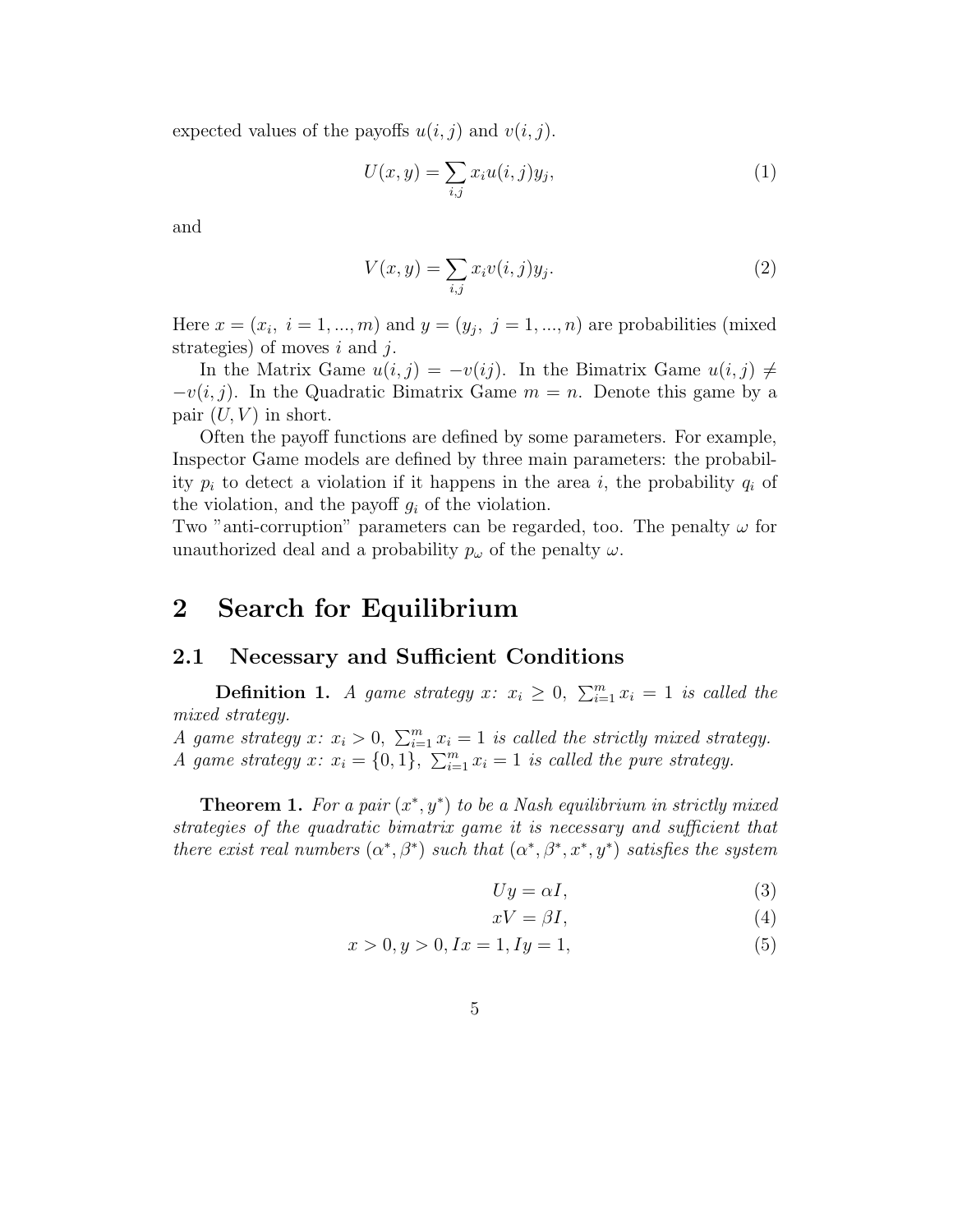where I denotes the unit vector.

Proof. From the well known [1] necessary and sufficient conditions of Nash equilibrium for general bimatrix games  $(U, V)$  follows that

$$
\sum_{i=1}^{m} \sum_{j=1}^{n} x_i u_{i,j} y_j = \alpha,
$$
\n(6)

$$
\sum_{i=1}^{m} \sum_{j=1}^{n} x_i v_{i,j} y_j = \beta \tag{7}
$$

$$
\sum_{j=1}^{n} u_{i,j} y_j \le \alpha, \ i = 1, ..., m,
$$
\n(8)

$$
\sum_{i=1}^{m} x_i v i, j \le \beta, \ j = 1, ..., n
$$
 (9)

$$
x_i > 0, y_j > 0, \sum_{i=1}^{m} x_i = 1, \sum_{j=1}^{n} y_j = 1.
$$

From (3), (4)

$$
\sum_{j=1}^{m} u_{i,j} y_j = \alpha, \ i = 1, ..., m,
$$
\n(10)

$$
\sum_{i=1}^{m} x_i v_{i,j} = \beta, \ j = 1, ..., m
$$
 (11)

From (10), (11), (6), (7)

$$
\sum_{i=1}^{m} \sum_{j=1}^{n} x_i u_{i,j} y_j = \sum_{i=1}^{m} x_i \sum_{j=1}^{n} u_{i,j} y_j = \sum_{i=1}^{n} x_i \alpha = \alpha \sum_{i=1}^{n} x_i = \alpha
$$
 (12)

$$
\sum_{i=1}^{m} \sum_{j=1}^{n} x_i v_{i,j} y_j = \sum_{j=1}^{m} y_j \sum_{j=1}^{n} x_i v_{i,j} = \sum_{j=1}^{n} y_j \beta = \beta \sum_{j=1}^{n} y_j = \beta.
$$
 (13)

That proves the sufficiency of  $(3)$ ,  $(4)$ ,  $(5)$ .

To prove the necessity of  $(3)$ ,  $(4)$ ,  $(5)$  assume that

$$
\sum_{j=1}^{m} u_{1,j} y_j = \alpha - \epsilon, \ \epsilon > 0,
$$
\n(14)

$$
\sum_{j=1}^{m} u_{i,j} y_j = \alpha, \ i = 2, ..., m,
$$
\n(15)

(16)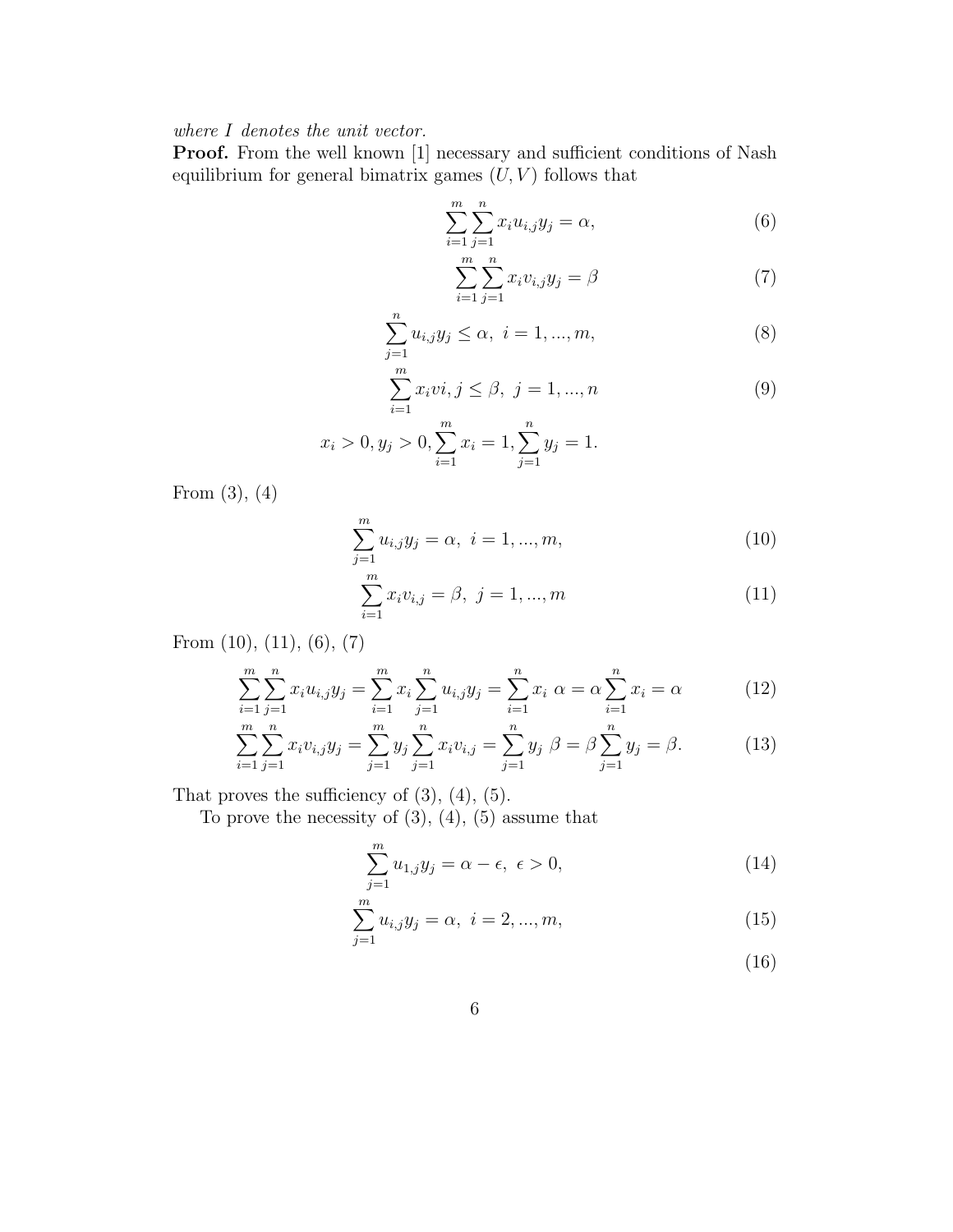Then

$$
\sum_{i=1}^{m} \sum_{j=1}^{n} x_i u_{i,j} y_j = (\alpha - \epsilon) x_1 + \alpha \sum_{i=2}^{m} x_i = \alpha - \epsilon x_1 < \alpha.
$$
 (17)

That proves the necessity.

### 2.2 Direct Testing

The equilibrium can be tested directly by the conditions of Nash equilibrium. First define the "contract" wins  $U^*$ ,  $V^*$  assuming that both players keep the contract solution  $(x^*, y^*)$ 

$$
U^* = \sum_{i,j} x_i^* u(i,j) y_j^*,\tag{18}
$$

$$
V^* = \sum_{i,j} x_i^* v(i,j) y_j^*.
$$
 (19)

Then define the maximal wins  $U_{max}$ ,  $V_{max}$  of a player assuming that other player keeps the contract solution  $(x^*, y^*)$ 

$$
U_{max} = \max_{x} \sum_{i,j} x_i u(i,j) y_j^*,
$$
\n(20)

$$
V_{max} = \max_{y} \sum_{i,j} x_i^* v(i,j) y_j.
$$
 (21)

The contract wins  $U^*$ ,  $V^*$  are compared with the values  $U_{max}$ ,  $V_{max}$ , and if

$$
U^* \ge U_{max}, \ V^* \ge V_{max}.\tag{22}
$$

the contract solution  $x_i^* > 0$ ,  $y_j^* > 0$  is recorded as equilibrium strategy.

#### 2.3 Irrelevant Fraud Algorithm (IF)

Expressions (10), (11), (5) is a system of  $2m + 2$  linear equations that can be solved by standard algorithms of linear algebra. However the Linear Programming (LP) is convenient for analysis of results.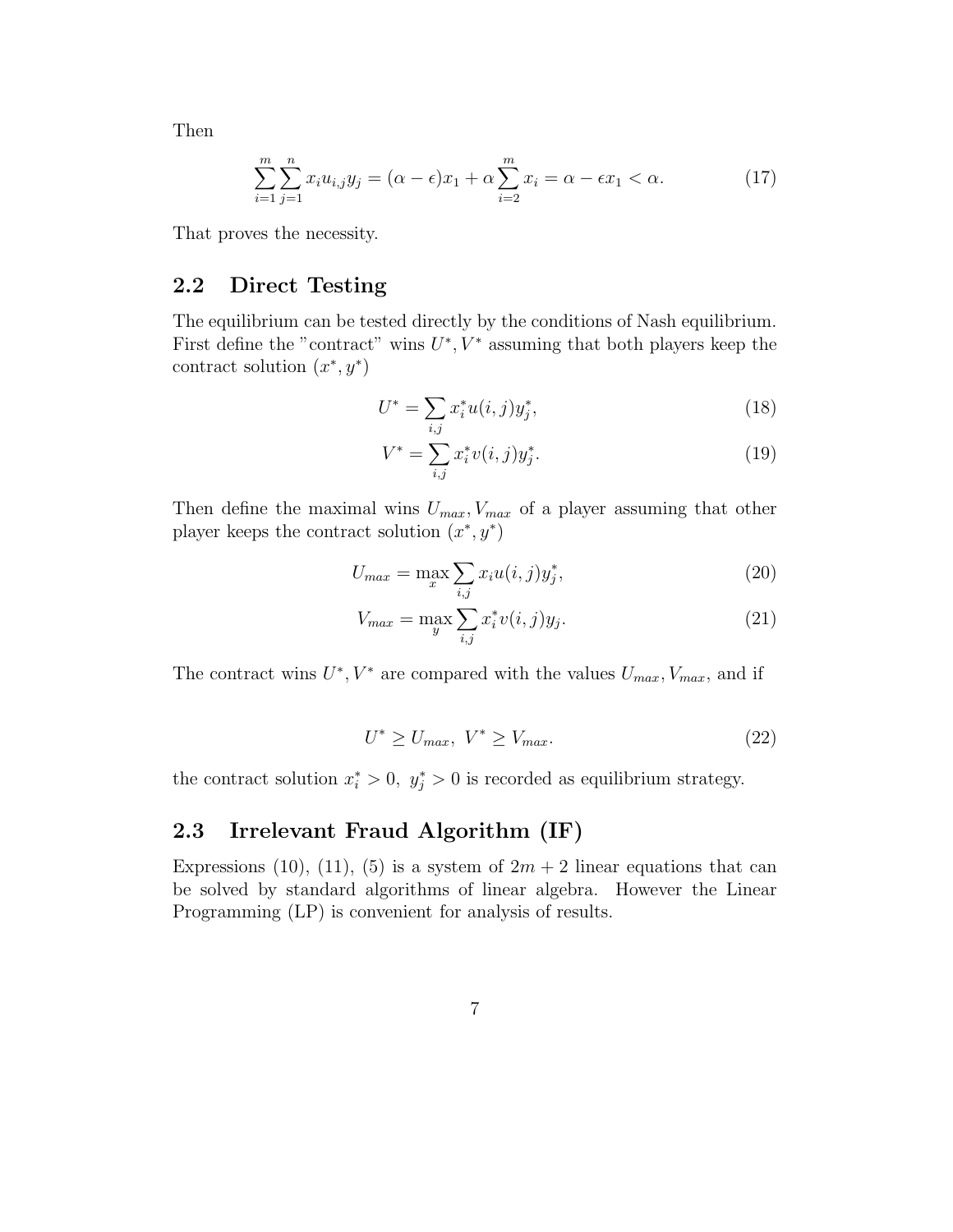In LP all the variables should be non-negative. Thus we express all the original variables as differences of two non-negative LP variables

$$
U = u_1 - u_2, \ V = v_1 - v_2, \ u_1 \ge 0, \ u_2 \ge 0, v_1 \ge 0, v_2 \ge 0,
$$
  

$$
y_j = y_j^1 - y_j^2, \ y_j^1 \ge 0, \ y_j^2 \ge 0, \ j = 1, ..., m,
$$
  

$$
x_i = x_i^1 - x_i^2, \ x_i^1 \ge 0, \ x_i^2 \ge 0, \ i = 1, ..., m.
$$
 (23)

Then from expressions  $(10)$ ,  $(11)$ ,  $(5)$  follows this LP problem

$$
\max_{x,y,u,v}(u_1 - u_2 + v_1 - v_2),\tag{24}
$$

$$
\sum_{j=1}^{m} u(i,j)y_j = u_1 - u_2, \ i = 1, ..., m,
$$
\n(25)

$$
\sum_{i=1}^{m} v(i,j)x_i = v_1 - v_2, \ j = 1, ..., m,
$$
\n(26)

$$
\sum_{j=1}^{m} y_j = 1,\t\t(27)
$$

$$
\sum_{i=1}^{m} x_i = 1,\t\t(28)
$$

(29)

where  $x = (x_1, ..., x_m), y = (y_1, ..., y_m),$ 

 $u = (u_1, u_2), v = (v_1, v_2)$ . Here variables  $x_i$  and  $y_j$  can be negative. That provides some additional information about the problem when no positive solution exists.

**Theorem 2.** If exists, the Nash equilibrium in strictly mixed strategies of quadratic bimatrix game can be defined by an algorithm of polynomial complexity.

Proof. The Interior Point algorithms of LP problems are of polynomial complexity [15]. That proves the theorem assuming that the Interior Point implementation of IF algorithm is used.

That is the theoretical result. In large scale practical problems the simplex algorithm of LP problems can be more efficient since its average complexity is low. The simplex algorithms of LP are of exponential complexity in the worst case and of low degree polynomial complexity in average [20].

Thus, if exists, the positive IF solution

$$
x_i > 0, y_j > 0, i, j = 1, ..., m
$$
\n(30)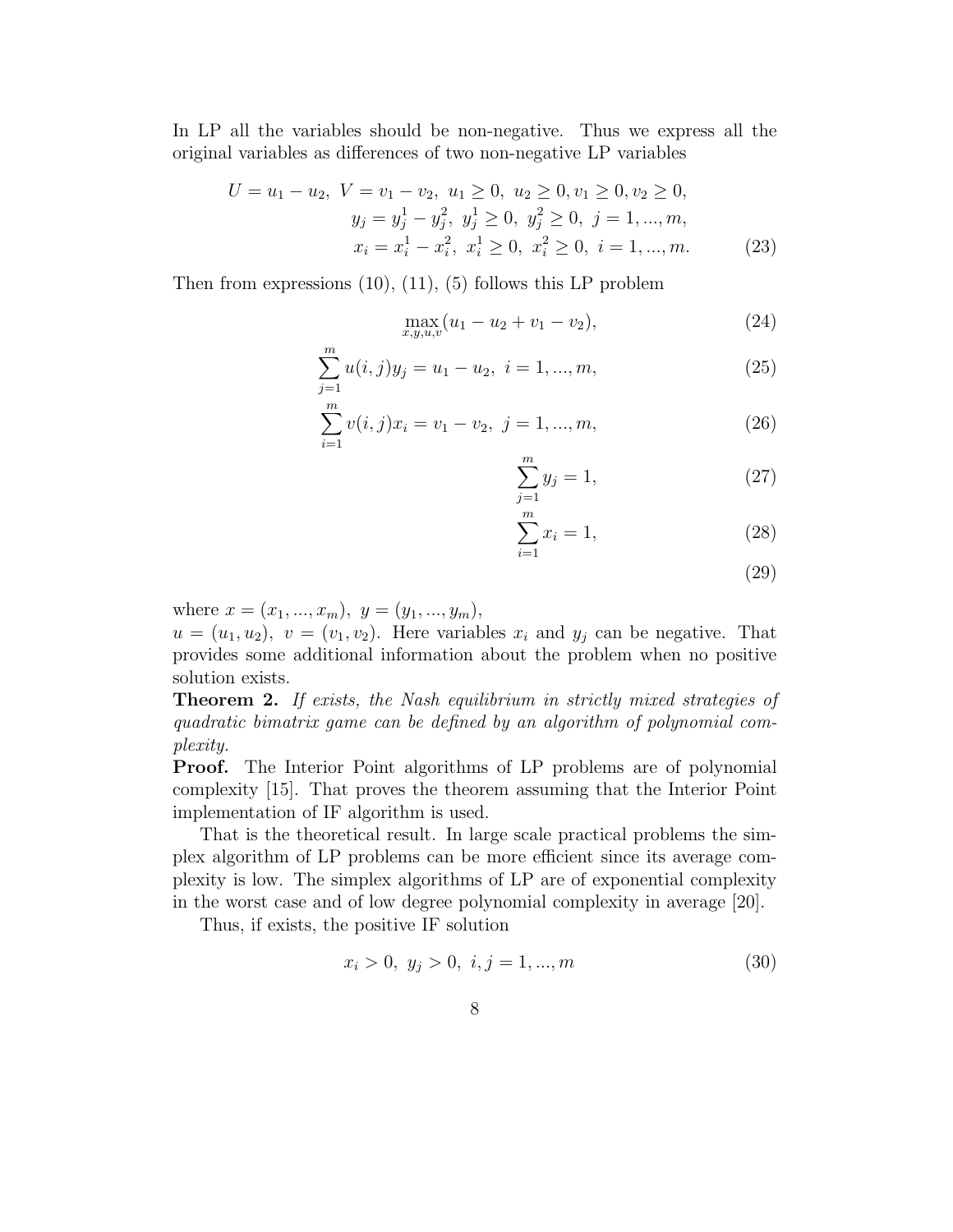defines the Nash equilibrium for the quadratic bimatrix game (1)(2). The problem is that positive solutions of IF algorithm not always exists. An example is the Nash equilibrium in pure strategies (32). The Direct Search algorithm (DS) can be applied for a search of equilibrium in pure strategies. If that fails, too, then the heuristic Quadratic Strategy Elimination (QSE) is used.

#### 2.4 Direct Search Algorithm (DS)

It is well known [1] that, in randomly generated large bimatrix games, the proportion of games having  $k$  pure strategy equilibrium is defined by the Poisson distribution

$$
e^{-1}/(k!) \tag{31}
$$

That means that roughly two-thirds of randomly generated bimatrix games have an equilibrium point in pure strategies. This result is proved for randomly generated bimatrix games. Example 3.2.1 shows that happens in small quadratic bimatrix games, too.

Denote by  $I(j)$  a set of maximal elements of column j of matrix  $u(i, j)$ . Denote by  $J(i)$  a set of maximal elements of row i of matrix  $v(i, j)$ . Denote unions of these sets  $I = \bigcup_i I(j)$  and  $J = \bigcup_i J(i)$ . Intersection of these unions

$$
IJ = I \cap J,\tag{32}
$$

defines equilibrium in pure strategies. If  $IJ$  is empty then we need mixed strategies [18].

### 2.5 Quadratic Strategy Elimination Algorithm (QSE)

The quadratic strategy elimination algorithm includes both IF and DS algorithms. In addition, it eliminates irrelevant rows and columns:

- 1. obtain a solution  $(x^*, y^*)$  of LP problem (24)- (23), if a positive solution of the system is found, go to step 7
- 2. search for equilibrium in pure strategies by the Direct Search algorithm (32)

if a solution is found, go to step 7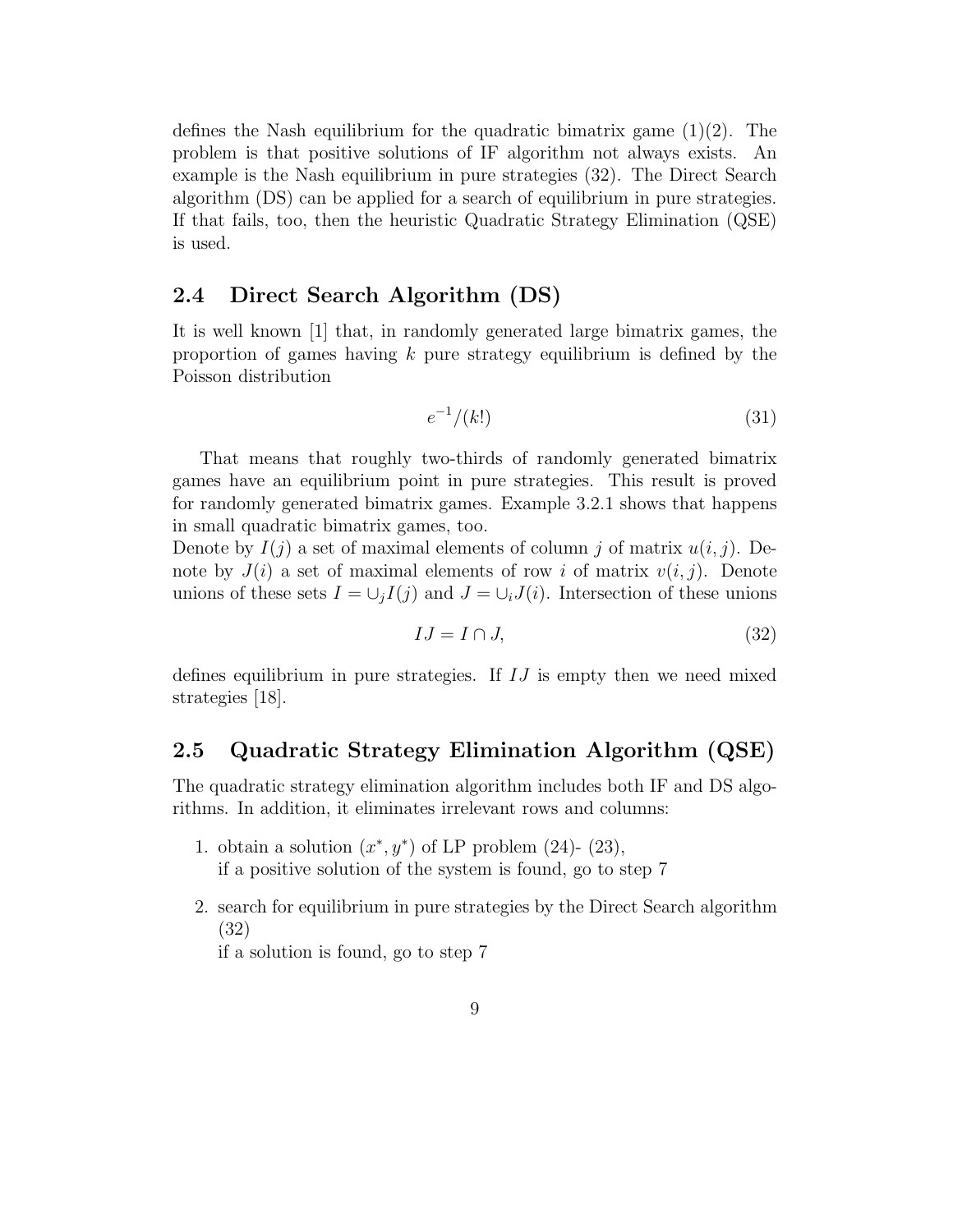- 3. reduce the system of LP problem by eliminating both the column  $j = k$ and the raw  $i = k$ if  $y_k \leq 0$  or/and  $x_k \leq 0$ ,
- 4. set to zero both the variables  $y_k = 0$  and  $x_k = 0$
- 5. if a positive solution of the reduced system is found, go to step 8
- 6. if the reduced system is not empty, go to step 3
- 7. test conditions (22), if no - print 'No solution found' , if yes - go to Finish 8,
- 8. record the solution  $x_i^*$ ,  $y_j^*$  as an equilibrium strategy.

#### 2.6 Preventing Corruption

The game will not be played by rules if the players may win more by breaking them. Unauthorized deals (for example, bribes) are common tools for breaking the rules of non-zero-sum games where  $v(i, j) \neq -u(i, j)$ . An example of such deal is sharing the violator win between the inspector and violator. Values of the optimal deal  $(\bar{u}, \bar{v})$  are defined by the Nash bargaining conditions  $|18|$ 

The optimal deal  $(\bar{u}, \bar{v})$  depends on the set of feasible deals D, and on guaranteed wins defining what the players will get if the deal fails

$$
u^* = \max_x \min_y U(x, y),
$$
  

$$
v^* = \max_x \min_y V(x, y).
$$
 (33)

Here

u<sup>\*</sup> is the maximal expected guarantee win of the first player,

 $v^*$  is that of the second player.

In the Nash deal the first player gets  $\bar{u}$  and the second obtains  $\bar{v}$ .

If exists a pair  $(u, v) \in D$ , such that  $u > u^*$ ,  $v > v^*$ , then the optimal deal

$$
(\bar{u}, \bar{v}) = arg \, max_{u,v}(u - u^*)(v - v^*), \tag{34}
$$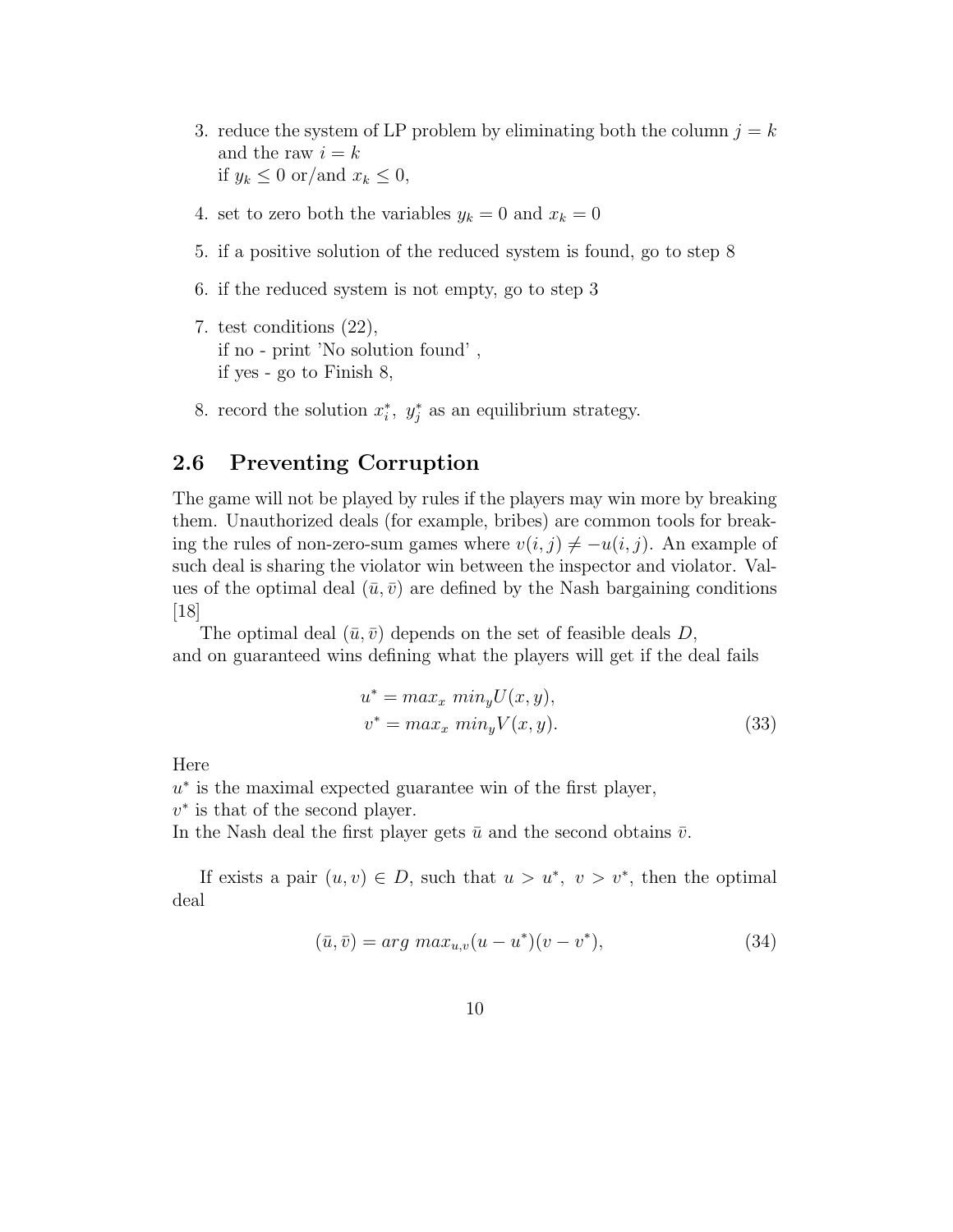where

$$
(u, v) \in D, \ u \ge u^*, \ v \ge v^* \tag{35}
$$

If the sum of expected wins of both players is restricted by  $c$  then

$$
D = \{(u, v) : u + v \le c\},\tag{36}
$$

and the Nash deal

$$
(\bar{u}, \bar{v}) =
$$
  

$$
((c + u^* - v^*)/2, (c + v^* - u^*)/2)
$$
 (37)

An obvious way to prevent unauthorized deals is by introducing an additional parameter w defining the expected penalty that makes the deal unprofitable. The deal profits of players

$$
u_d = \bar{u} - u^* = 1/2(c + u^* - v^*) - u^*,
$$
  

$$
v_d = \bar{v} - v^* = 1/2(c + v^* - u^*) - v^*
$$
 (38)

We see that the profits are equal. Thus the minimal expected penalty

$$
w^* = 1/2 (c - u^* - v^*)
$$
\n(39)

Deal fails if the expected penalty  $w > w^*$ . Here  $w = \omega p_\omega$  where  $\omega$  is the deal penalty and  $p_{\omega}$  is the probability of deal detection.

Assuming, that the deal of some IG is arranged before the game

$$
c = \max_{i} g_i q_i \tag{40}
$$

Here  $c$  is the maximal expected payoff to be divided between the bargaining players.

### 2.7 Comparing Algorithms

The well known general exact algorithms are of exponential complexity [14] and [19].

The advantage of algorithms of this paper comparing with the algorithms [1], [17] is the polynomial complexity if equilibrium in strictly mixed strategies exists and the Interior Point algorithm of Linear Programming is used.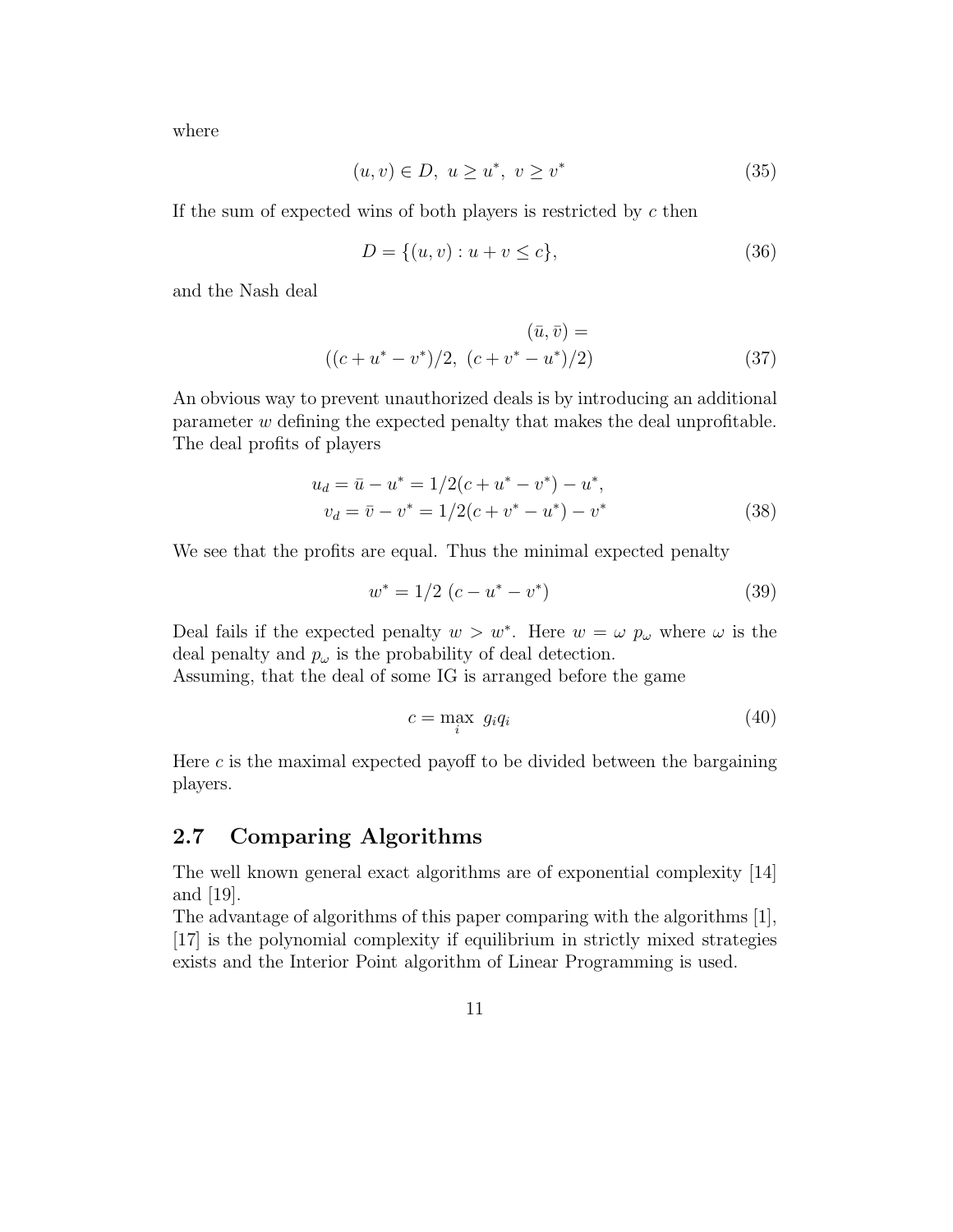Therefore the important problem of future investigation is evaluation of the proportion of quadratic bimatrix games with equilibrium in strictly mixed strategies. Theoretical definition of this proportion is difficult. Thus some large scale experimentation is needed. Additional task of experimental investigation is to define problems solvable by the heuristic part of QSE algorithm. That is just short remark. The large scale computer experiments of randomly generated quadratic bimatrix problems is the subject of separate investigation.

## 3 Examples of Inspector Games

#### 3.1 Poaching Game

Denote by  $x = (x_1, ..., x_m), x_i \ge 0, \sum_i x_i = 1$  the inspection vector and by  $y=(y_1,..,y_m), y_j\geq 0, \sum_j y_j=1$  the violation vector. Here  $x_i$  denotes the inspection probability of the area i and  $y_j$  means the violation probability in the area j. Denote by  $u(i, j)$  the inspector's payoff function when the object i is inspected and the object j is violated. Denote by  $v(i, j)$  the poacher's payoff function when the object  $i$  is inspected and the object  $j$  is violated. Functions  $U(x, y)$  and  $V(x, y)$  denote the inspection and violation expected utility functions using inspection and violation vectors  $x, y$ . These vectors define probabilities of inspection and violation.

For example,

$$
u(i,j) = \begin{cases} p_i g_i q_i, & \text{if } i = j \\ 0, & \text{otherwise,} \end{cases}
$$
 (41)

and

$$
v(i,j) = \begin{cases} -q_j p_i g_j + (1-p_i) q_j g_j, & \text{if } i = j \\ q_j g_j, & \text{otherwise.} \end{cases}
$$
(42)

Here  $p_i$  is the probability of detecting the violation if it happens in the area i. A number  $q_i$  is the probability of the violation in the area i and  $g_i$  is the payoff (potential) of the violation in the area  $i$ .

Expression (41) means that if the violation is completed and detected (the prey is killed and a poacher is caught) then the inspector's premium is equal to the payoff of violation (the value of the killed prey)is simple. Expression (42) shows that if the violation is completed and detected, the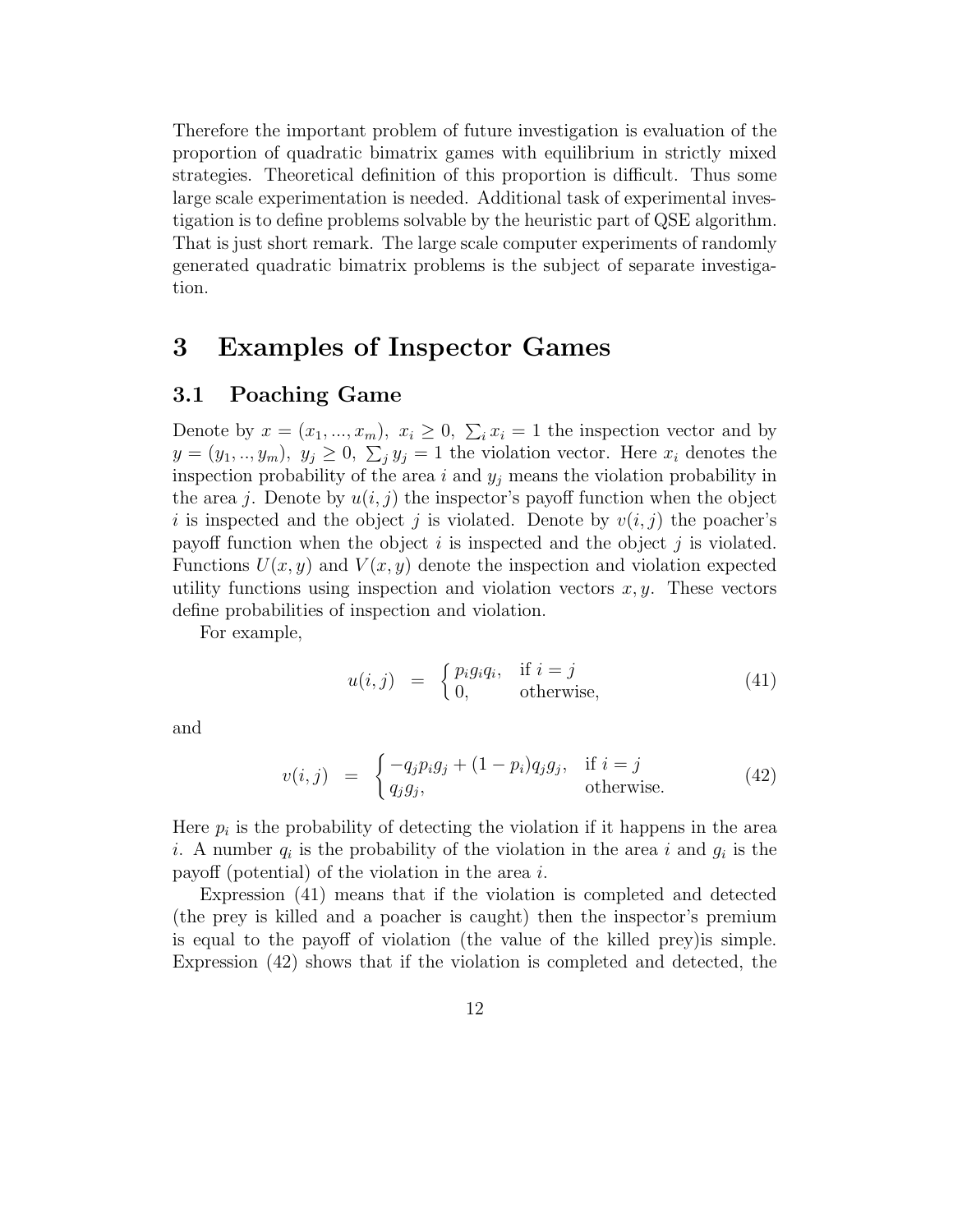violator's payoff is negative. The payoff is positive, if the violation is not detected.

The utility functions at given inspection and violation vectors  $x$  and  $y$ 

$$
U(x,y) = \sum_{i,j} x_i u(i,j) y_j,
$$
\n
$$
(43)
$$

$$
V(x,y) = \sum_{i,j} x_i v(i,j) y_j.
$$
\n
$$
(44)
$$

Here  $u(x, y) \neq v(x, y)$ , thus the inspection model is a bimatrix game [1].

#### 3.1.1 Explicit Solution

There exists explicit IF solution for a subset of IG. These solutions are useful for software testing.

Suppose, for example, that  $q_i = g_i = 1$ . Then from (41)(42)

$$
u(i,j) = \begin{cases} p_j, & \text{if } i = j \\ 0, & \text{otherwise,} \end{cases}
$$
 (45)

and

$$
v(i,j) = \begin{cases} -p_i + (1-p_i), & \text{if } i = j \\ 1, & \text{otherwise.} \end{cases}
$$
 (46)

From here and expressions $(10)$ ,  $(11)$ ,  $(5)$ 

$$
p_j y_j = U, \ j = 1, ..., m \tag{47}
$$

$$
\sum x_i + (1 - 2p_j)x_j = V, \ j = 1, ..., m
$$
\n(48)

$$
\sum_{j}^{i \neq j} y_j = 1, \ \sum_{i} x_i = 1, \ y_j \ge 0, \ x_i \ge 0
$$

The solution is simple

$$
y_i = x_i = 1/(p_i \sum_{k=1}^{n} 1/p_k), \ i = 1, ..., n.
$$
 (49)

Note, that

$$
x_i > 0, y_j > 0, i, j = 1, ..., m.
$$
\n(50)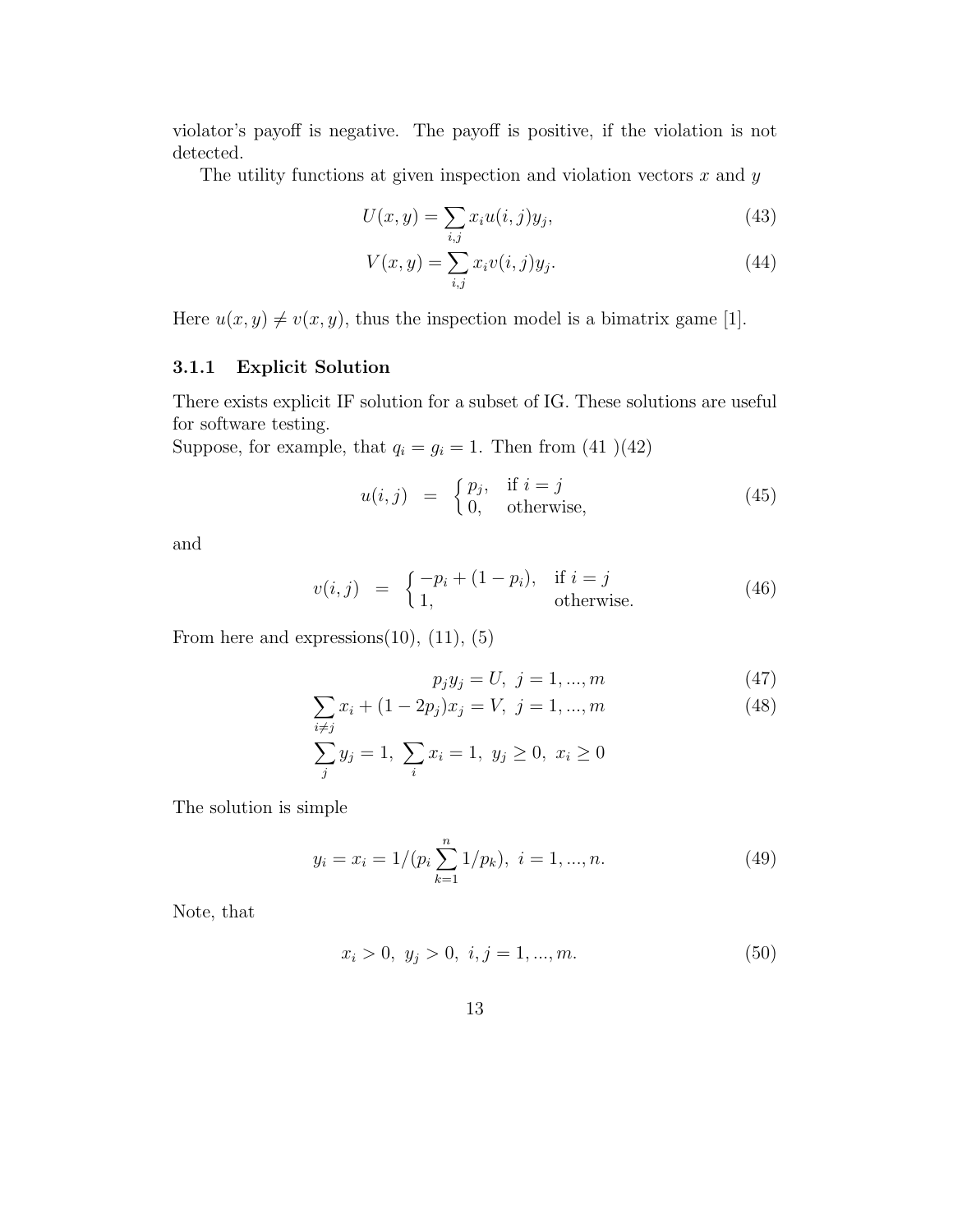We see that if  $g_i = q_i = 1$  then the IG problem (41)(42) is solved by the Irrelevant Fraud (IF) algorithm. The same is true if  $g_i = g$ ,  $q_i = q$ ,  $i =$  $1, ..., n$ .

If no positive solution exist then we search for the equilibrium in pure strategies by the Direct Search ) algorithm (32). That complements the IF algorithm  $(27)$  -  $(23)$  and defines the equilibrium in pure strategies, if it exists. The next step is to apply the QSE algorithm.

#### 3.1.2 Corrupt Inspector

Suppose that  $g_i = q_i = 1$  and the sum of expected wins is restricted by  $c = \max_i g_i q_i = 1.$ From (49)

$$
x_1^* = y_1^* = p_2/(p_1 + p_2),
$$
  

$$
x_2^* = y_2^* = p_1/(p_1 + p_2).
$$

Then from (1), (2), (45), and (46)

$$
u^* = p_1 p_2 / (p_1 + p_2),
$$
  
\n
$$
v^* = 1 - 2p_1 p_2 / (p_1 + p_2) = 1 - 2u^*.
$$
  
\n
$$
w^* = 1/2(1 - u^* - v^*) = 1/2(1 - u^* - 1 + 2u^*) = 0.5u^*
$$
\n(51)

If, for example,  $p_1 = p_2 = 0.5$  then the expected penalty  $w^* = 0.125$ . Figure 1 shows input data for  $m = n = 5$ ,

| Applet                                          |     |     |     |     |  |  |  |  |
|-------------------------------------------------|-----|-----|-----|-----|--|--|--|--|
| Output<br>(U,V) Specification                   |     |     |     |     |  |  |  |  |
| Main<br><b>Output Data</b><br><b>Input Data</b> |     |     |     |     |  |  |  |  |
| N.                                              |     | G   |     |     |  |  |  |  |
| 0                                               | 0.1 | 0.2 | 0.3 |     |  |  |  |  |
|                                                 | 0.2 | 0.3 | 0.4 |     |  |  |  |  |
| 2                                               | 0.3 | 0.4 | 0.5 | $=$ |  |  |  |  |
| 3                                               | 0.4 | 0.5 | 0.6 |     |  |  |  |  |
|                                                 | 0.5 | 0.6 | 0.7 |     |  |  |  |  |

Figure 1: Parameter table of IG for  $m = n = 5$ 

Figure 2 shows optimal strategies of QSE for a poacher game. In this software version ranger's mixed strategies are denoted by  $Y_0$  and poacher's - by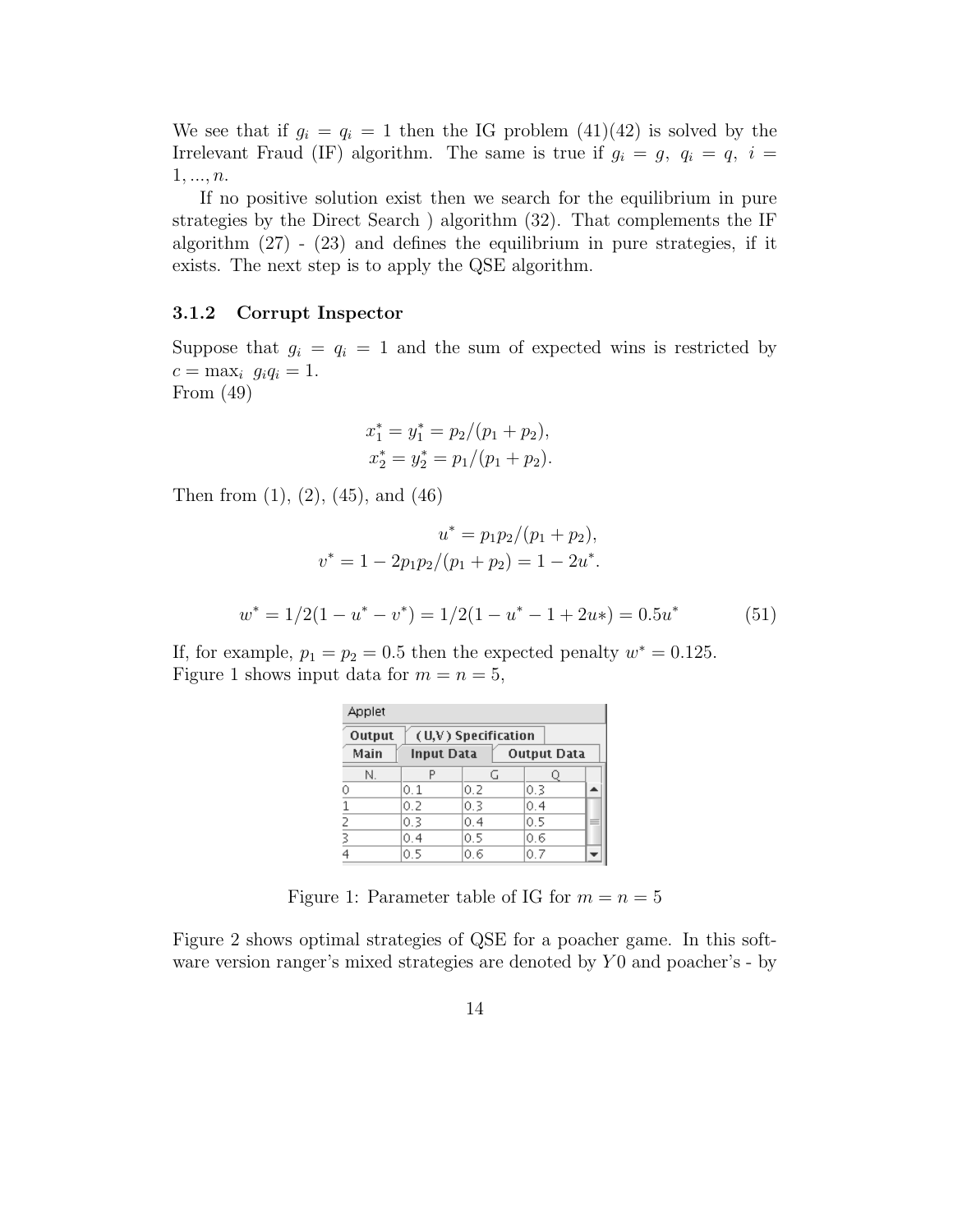| (U,V) Specification          |      |            |  |  |  |  |  |
|------------------------------|------|------------|--|--|--|--|--|
| <b>Output Data</b><br>Output |      |            |  |  |  |  |  |
| Main                         |      | Input Data |  |  |  |  |  |
| N.                           | ХO   | ΥO         |  |  |  |  |  |
| Ō                            | 0    | 0          |  |  |  |  |  |
| 1                            | 0    | 0          |  |  |  |  |  |
| 2                            | 0.56 | 0.033      |  |  |  |  |  |
| 3                            | 0.28 | 0.433      |  |  |  |  |  |
| 4                            | 0.16 | 0.533      |  |  |  |  |  |

Figure 2: Optimal strategies of QSE for poacher game.

X0. Note that the corresponding variables in equations 1 and 2 are denoted differently: ranger's - mixed strategy by  $x$  and poacher's - by  $y$ .

Figure 3 shows detail output of calculations including the expected payoffs and the optimal deal. All three figures are by the experimental software described in section 4.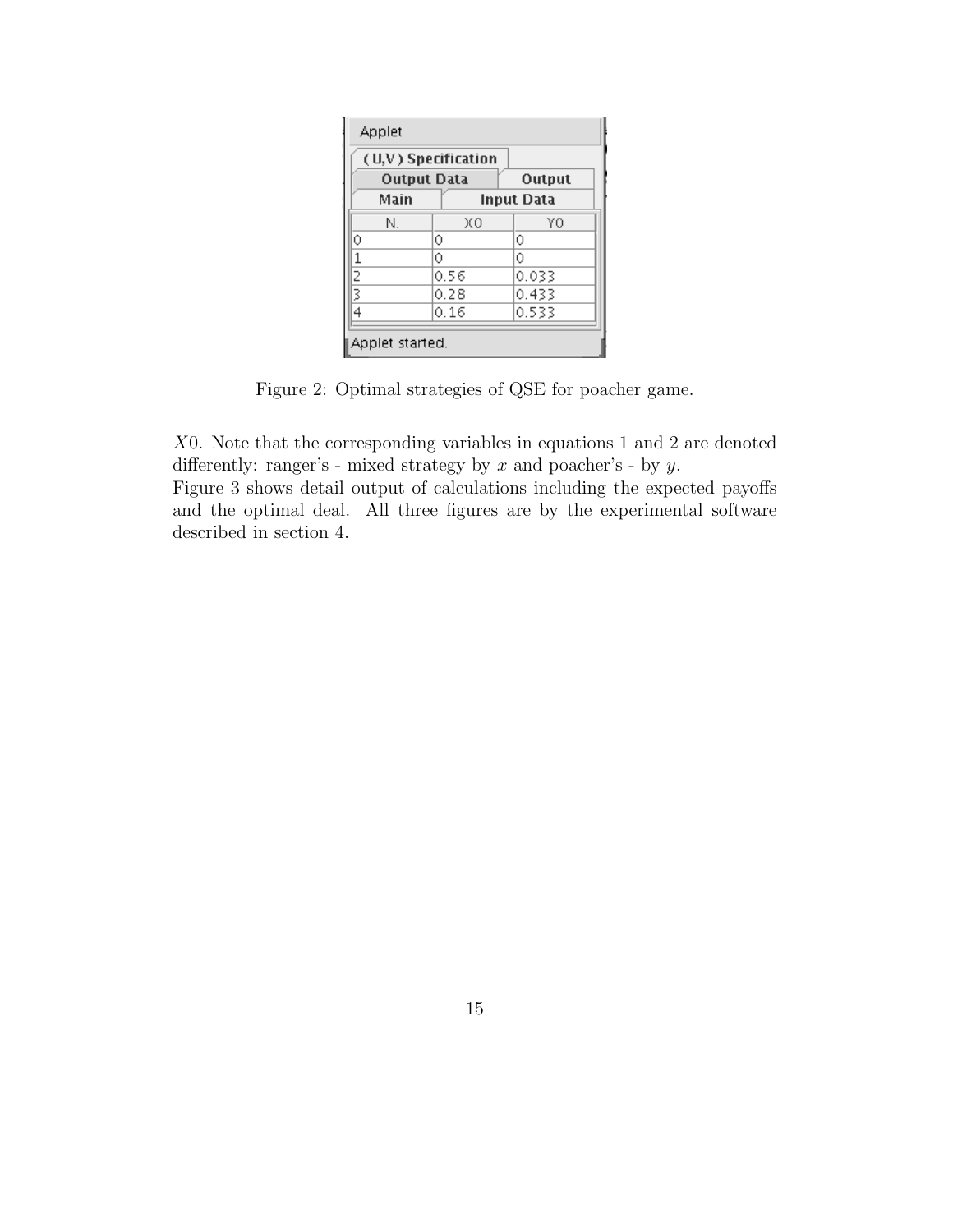

Figure 3: Output of QSE for poacher game including payoff matrix and deal.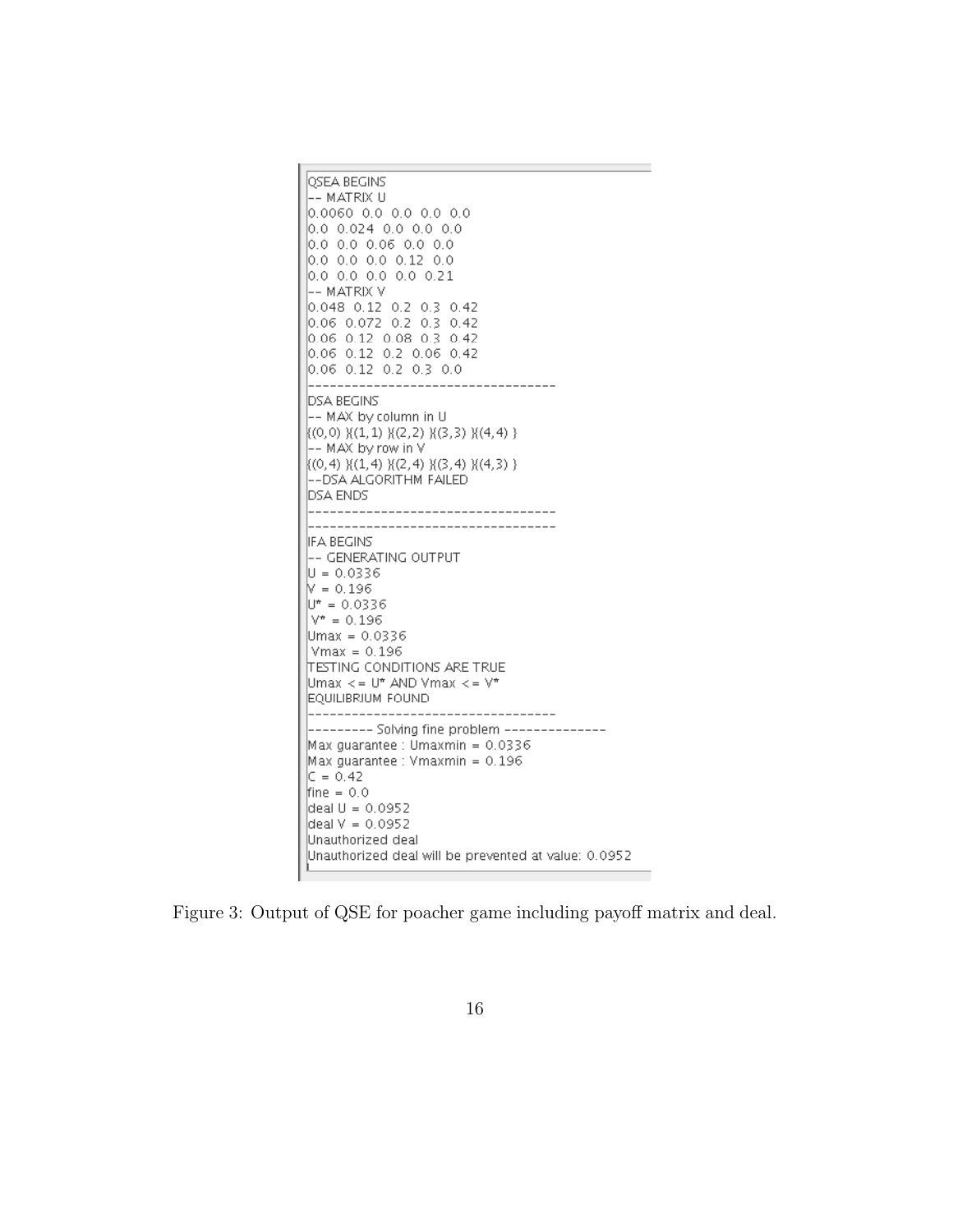#### 3.2 Security Game

A security system protects some object. Denote by  $x = (x_1, ..., x_m), x_i \geq$ 0,  $\sum_i x_i = 1$  the protection vector and by  $y = (y_1, ..., y_m)$ ,  $y_j \ge 0$ ,  $\sum_j y_j = 1$ the violation vector. Here  $x_i$  denotes the part of security funds designated to protect the area i and  $y_j$  means the violation probability of the area j. Denote by  $u(i, j)$  the security payoff function when the area i is protected and the area j is violated. Denote by  $v(i, j)$  the violation payoff function when the area i is protected and the area j is violated. Utility functions  $U(x, y)$  and  $V(x, y)$  denote expected values of security and violation payoff functions using protection and violation vectors  $x, y$ .

These vectors define the distribution of protection funds and violation probabilities. An example of simplified payoff functions: the security payoff function

$$
u(i,j) = \begin{cases} p_i g_i - (1-p_i) g_i q_i, & \text{if } j = i \\ 0, & \text{if } j \neq i, \end{cases}
$$
 (52)

Here  $p_i g_i$  is the expected reward of security team that protects the area i for preventing the violation and arresting the violators. Denote by  $p_i$  the probability of this event. A number  $g_i$  is the value of protected goods.

Denote by  $q_i$  the probability of completing the violation (for example, stealing goods) in the area i. The expected penalty for bad protection is defined by the product  $(1-p_i)g_iq_i$ . The payoff function of security team protecting area i is zero, is no violation happens in this area  $i \neq j$ . Then the violation payoff function

$$
v(i,j) = \begin{cases} -p_i b + (1-p_i) q_i g_i, & \text{if } j = i \\ q_j g_j, & \text{if } j \neq i. \end{cases}
$$
(53)

Here  $p_i b$  is the penalty of attempted and detected violation where b is a large number. The expected profit of successful violation of the protected area i is defined by the product  $(1 - p_i)q_i g_i$  and the expected profit of successful violation of the unprotected area j is  $q_j g_j$ .

Assume for simplicity that probability of protection  $p_i$  is equal to the part of security funds  $x_i$ . This is the linearization of the non-linear security function  $p_i = p_i(x_i)$ .

Expression (52) means that if the violation is completed and detected (goods are not stolen and the thief is caught) in the area  $i$  then the reward of security is equal to the value of the protected goods  $g_i$ . Expression (53)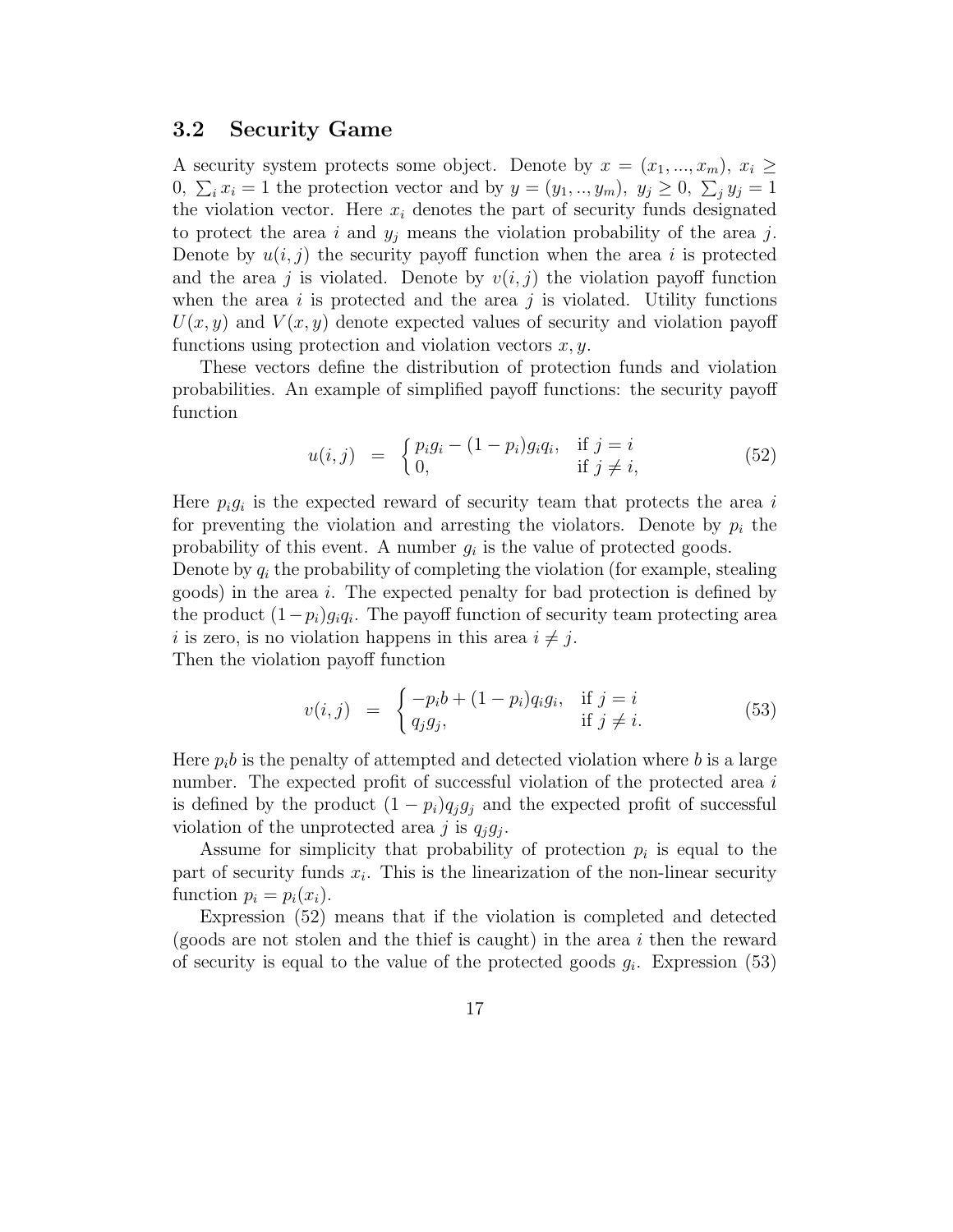shows that if the violation is detected, the violator penalty is a large number b. The violators payoff is equal to the value  $g_i$  of stolen goods if the crime in the area i is successfully completed and not detected.

The utility functions at given inspection and violation vectors  $x$  and  $y$ 

$$
U(x,y) = \sum_{i,j} x_i u(i,j) y_j,
$$
\n
$$
(54)
$$

and

$$
V(x,y) = \sum_{i,j} x_i v(i,j) y_j.
$$
\n
$$
(55)
$$

Here  $u(x, y) \neq v(x, y)$ .

#### 3.2.1 Numerical Solution

The following simple numerical example gives some "feeling" of the security game. Suppose that  $g_1 = g_2 = g_3 = 1$ ,  $q_1 = q_2 = 0.1$ ,  $q_3 = 0.01$  and  $p_1 = 0.1$ ,  $p_2 = 0.2$ ,  $p_3 = 0.3$ . Then from  $(41)(42)$ 

$$
u(i,j) = \begin{vmatrix} 0.0 & 0.0 & 0.0 \\ 0.0 & 0.1 & 0.0 \\ 0.0 & 0.0 & 0.29 \end{vmatrix}, \quad v(i,j) = \begin{vmatrix} 0.09 & 0.1 & 0.01 \\ 0.1 & 0.08 & 0.01 \\ 0.1 & 0.1 & 0.07 \end{vmatrix}, \tag{56}
$$

No IF solution exists since from (24)- (23)

$$
x_1 = 6.414 \ x_2 = 3.207 \ x_3 = -8.621 \tag{57}
$$

$$
y_1 = 1.0 \ y_2 = 0.0 \ y_3 = 0.0 \tag{58}
$$

However, two DS solutions exist:  $x_1 = 1$ ,  $y_2 = 1$  and  $x_1 = 1$ ,  $y_3 = 1$ .

## 4 Experimental Software

The experimental version, the QSE-software in short, is on the web<sup>1</sup> and is used for research cooperation and graduate studies. Several versions of QSE-software are implemented as Java applets. In the version denoted as

<sup>&</sup>lt;sup>1</sup>See the problems "Bimatrix Game 4" in the web-site section "Discrete Optimization".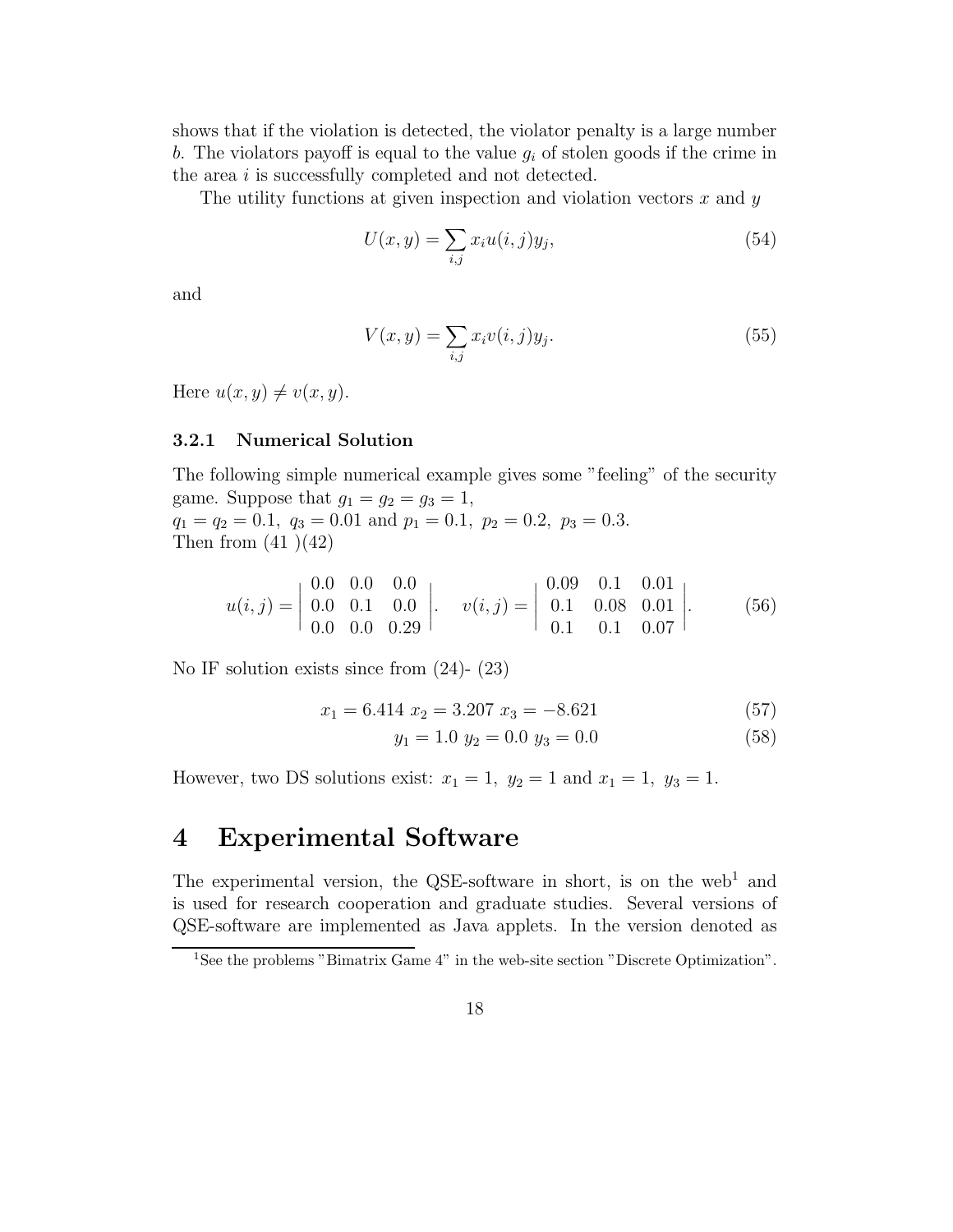"updated example of bimatrix game optimization using LP, Java, QSE and 'Altruistic'<sup>2</sup> algorithms" the applet starts by clicking the line 'remote start, original 2007-02-07 version'. That is not secure mode thus the input is made writing text on the screen.

| Applet                                                                                                  |                     |     |                    |  |  |  |  |
|---------------------------------------------------------------------------------------------------------|---------------------|-----|--------------------|--|--|--|--|
| Output                                                                                                  | (U,V) Specification |     |                    |  |  |  |  |
| Main                                                                                                    | <b>Input Data</b>   |     | <b>Output Data</b> |  |  |  |  |
| N.                                                                                                      | P                   | G   | Ω                  |  |  |  |  |
| 0                                                                                                       | 0.1                 | 0.2 | 0.3                |  |  |  |  |
|                                                                                                         | 0.2                 | 0.3 | 0.4                |  |  |  |  |
| $\frac{1}{2}$                                                                                           | 0.3                 | 0.4 | 0.5                |  |  |  |  |
|                                                                                                         | 0.4                 | 0.5 | 0.6                |  |  |  |  |
| $\overline{4}$                                                                                          | 0.5                 | 0.6 | 0.7                |  |  |  |  |
| Fine: $ 0,0 $<br>Fine probability: $ 0.0$<br><b>Edit Columns</b><br><b>Add Row</b><br><b>Remove Row</b> |                     |     |                    |  |  |  |  |
| Applet started.                                                                                         |                     |     |                    |  |  |  |  |

Figure 4 shows the data file 'rnd5-1.text' and values of anti-corruption

Figure 4: Data file.

parameters. To prevent unauthorized deals we enter 'Fine' and 'Fine's probability' defining the preferred penalties. The zero values mean no preferences thus the penalty is set by software.

Figure 5 shows how payoff function of the poacher game depend on parameters  $Pi = p_i$ ,  $GI = g_i$ ,  $Qi = q_i$ . Data can be recorded by downloading data file, for example 'data.txt', or by adding forest rows and entering their parameters  $P, Q, G$ .

The optimization starts by clicking the button *Calculate*.

A way of data input by files is to download the archive file 'remig05-19.tgz' and to start applet by the command line: 'appletviewer -J-Djava.security.policy=java.policy applet.html'<sup>3</sup> .

Using the version denoted as "signed version of bimatrix game optimization" all the data is recorded by uploading an environmet file, for example:

 $V_EQUTION=-Qj*Pi*Gj+(1-Pi)*Qj*Gj;i\=j;\nQj*Gj;$  $U_{EQUTION=Pi*Gi*Qi; i\=j;\n0;$ DATA\_SAVE\_URL=file\:save\_data.txt

<sup>2</sup> 'Altruistic' means a heuristic algorithm, not recommended now.

<sup>3</sup>Here 'applet.html' defines a html script to start an IG problem.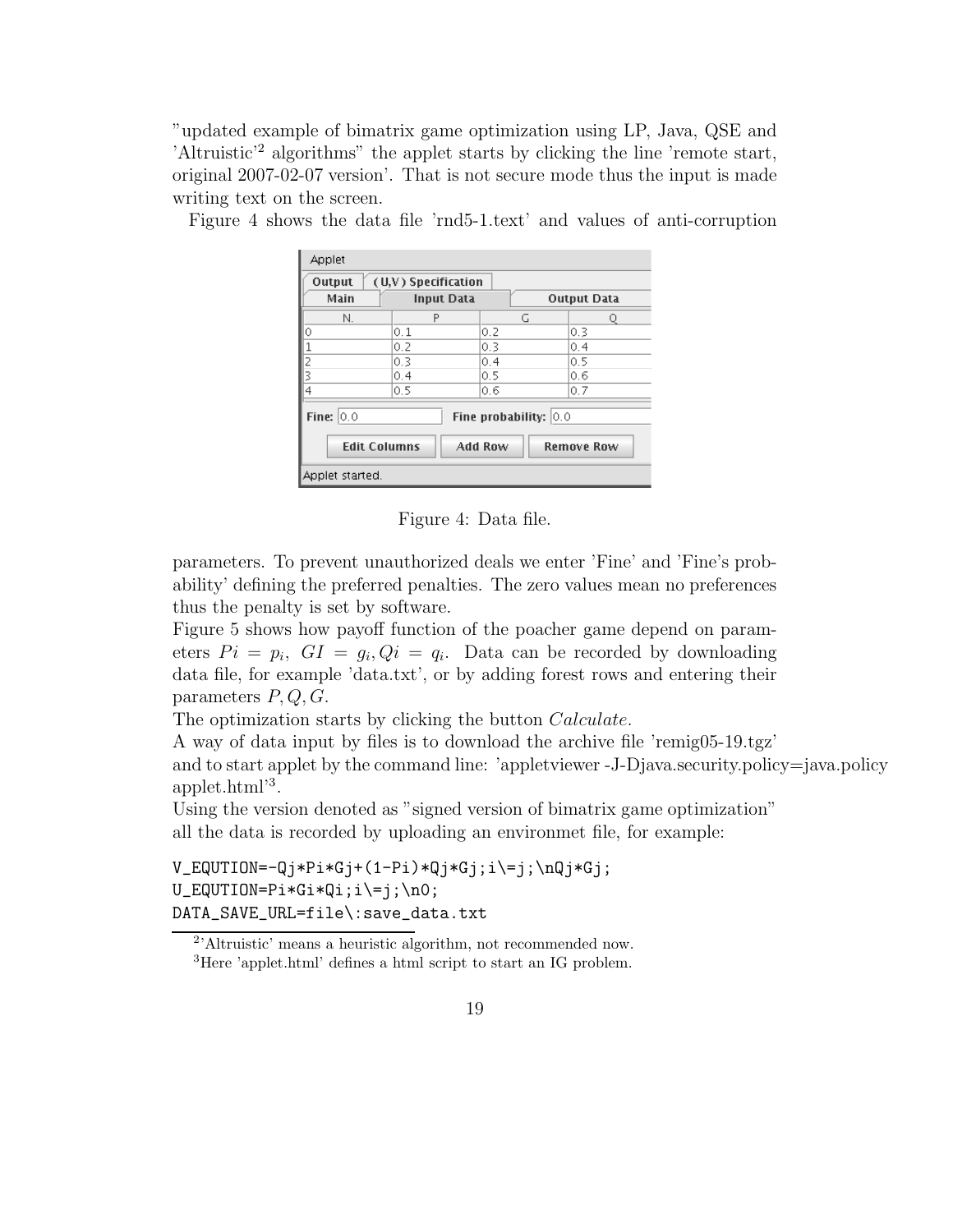| Applet                       |            |  |  |  |  |  |  |
|------------------------------|------------|--|--|--|--|--|--|
| (U,V) Specification          |            |  |  |  |  |  |  |
| <b>Output Data</b><br>Output |            |  |  |  |  |  |  |
| Main                         | Input Data |  |  |  |  |  |  |
| $II =$                       |            |  |  |  |  |  |  |
| Pi*Gi*Qi;i=j;                |            |  |  |  |  |  |  |
| О;                           |            |  |  |  |  |  |  |
| V=                           |            |  |  |  |  |  |  |
| -Qj*Pi*Gj+(1-Pi)*Qj*Gj;i=j;  |            |  |  |  |  |  |  |
| Qi*Gi;                       |            |  |  |  |  |  |  |
| PARSE                        |            |  |  |  |  |  |  |

Figure 5: Payoff function of poacher game.

```
DATA_LOAD_URL=http\://pilis.if.ktu.lt/~jmockus/inspsign/src/data1.txt
VARIABLES=P G Q
RESULTS_SAVE_URL=file\:save_results.txt
```
Different browsers use different permission forms for signed applets. Figure 6 shows the Java security window of the "Opera" browser.

Input of data by files is needed for large scale experimentation.

Figure 7 shows an opening window defining the data file and the algorithm. The web-site is updated at the end of each semester.

## 4.1 Comparing with General Software Tools for Game Theory

The Gambit [10] is a popular software tool. That is a general software designed to solve different games. The advantage of Gambit is the implementation of exact algorithms and the convenient graphical user interface, based upon the 'wxWidgets' library.

In Figure 8 graphical user interfaces (GUI) of Gambit and QSA are compared. The exact Lemke algorithm [1] is implemented by Gambit and the QSE algorithm is realized by QSE-software. Upper tables show payoff matrices. Middle tables are results of exact algorithm and the lower tables show results of QSE. In this example of the poacher game the results are the same. In other examples the results may differ since QSE includes the heuristic part.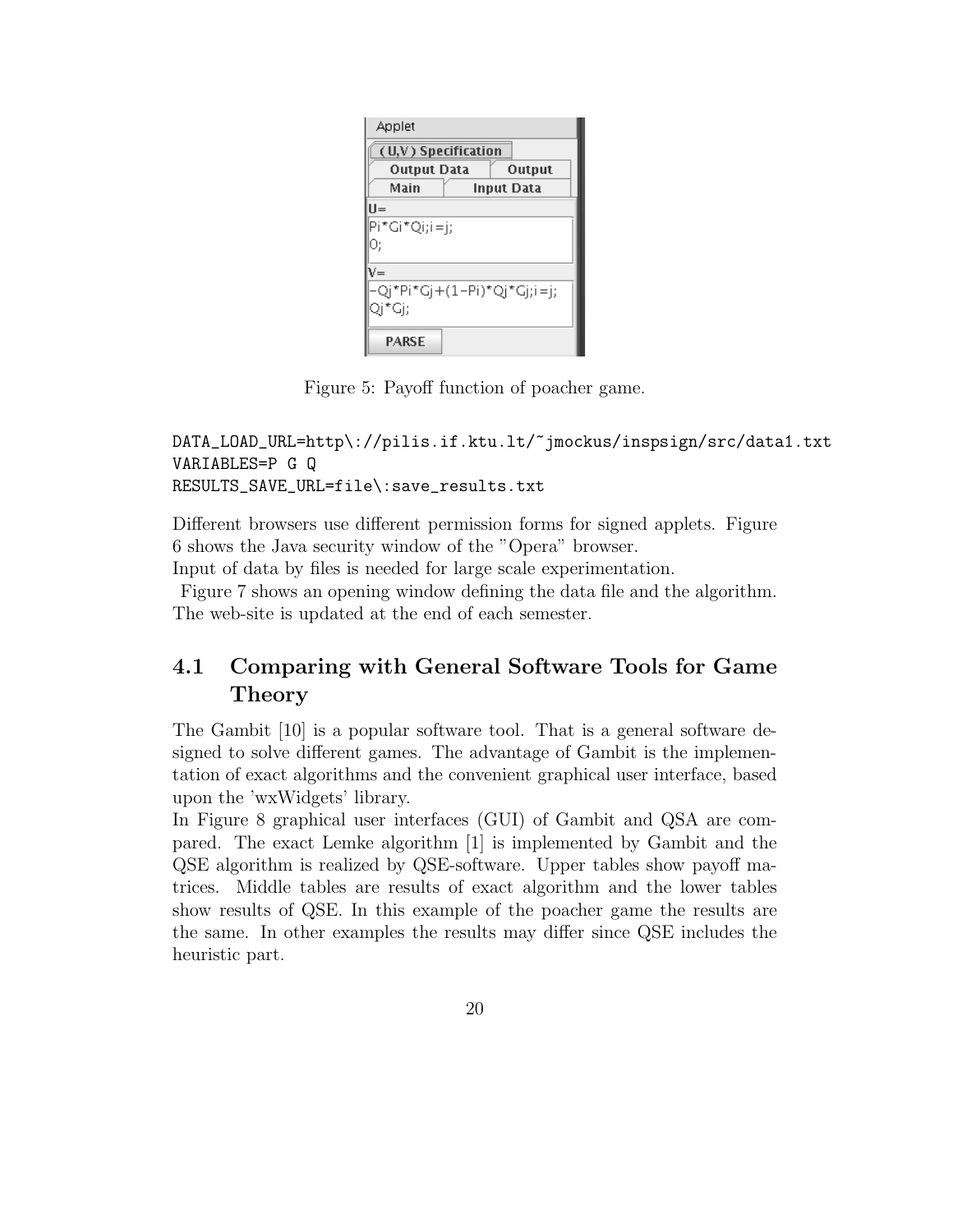

Figure 6: Applet security window.

The aim of the QSE-software is the web-based implementation of algorithms of polynomial complexity for a subset of quadratic bimatrix games. This is done by Java applets. A feature of Java as compared with other platformindependent languages is the 'just-in-time' compiler. That, and some new improvements in jdk-6 version, makes web-based optimization algorithms almost as fast as the stand-alone versions implemented in the efficient languages such as  $C_{++}$ .

The QSE-software realizes a parser transforming payoff functions depending on several parameters into standard payoff matrices. In addition QSEsoftware implements algorithms for prevention of unauthorized deals.

## 5 Application for Distance Graduate Studies

The Optimal Inspection Model is simple. However, the model is based on fundamental results of games theory and operations research. That makes the model useful for studies of these topics. The software is designed as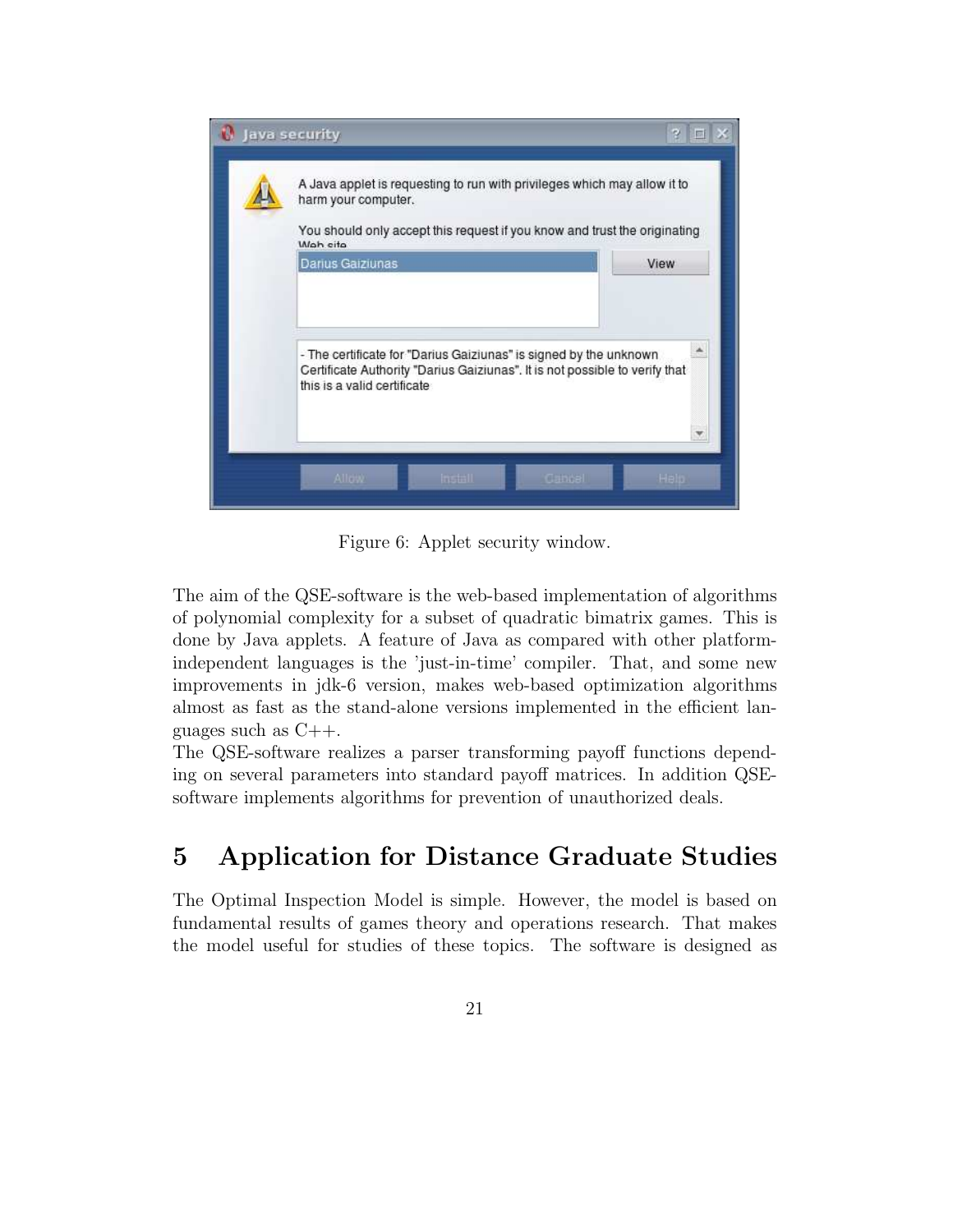| Applet                                                                           |                                                                       |                    |
|----------------------------------------------------------------------------------|-----------------------------------------------------------------------|--------------------|
| Output                                                                           | (U,V) Specification                                                   |                    |
| Main                                                                             | <b>Input Data</b>                                                     | <b>Output Data</b> |
| <b>Load Data</b><br><b>Save Data</b><br><b>Save Rezults</b><br>Algorith<br>Solve | lfile:rnd5 – 1.txt<br><b>Quadratic Strategy Elimination Algorithm</b> |                    |
| Applet started.                                                                  |                                                                       |                    |

Figure 7: Opening window of IG.

an open-ended tool of research. Important task is to define a set of bimatrix games that can be solved by the polynomial algorithms. That includes defining proportion of randomly generated quadratic bimatrix games with Nash equilibrium in strictly mixed strategies. For equilibrium in pure strategies similar problem is solved by asymptotic formula (31). The problem for equilibrium in strictly mixed strategies seems to complicated for analytical solution. Thus extensive experimentation is needed. Using and developing the software students better understand applications of Nash equilibrium [16].

These properties are useful for graduate studies where research skills are important. Students can easily create new bimatrix game models using the "Parser" mode implemented in the software, see Figures 5. This way new features can be included and new situations investigated.

Implementation of the model as Java applet provides a cross-platform compatibility and makes the distances almost irrelevant.

The model is a part of a Web-based system of distance graduate studies: http : //pilis.if.ktu.lt/ $\check{j}$ mockus. Now the system is used regularly for distance graduate studies in two Lithuanian universities: Kaunas Technological University and Vilnius Technical University. The system was used during international graduate studies including Lappeenranta University of Technology, SF-53851, Lappeenranta, Finland [3].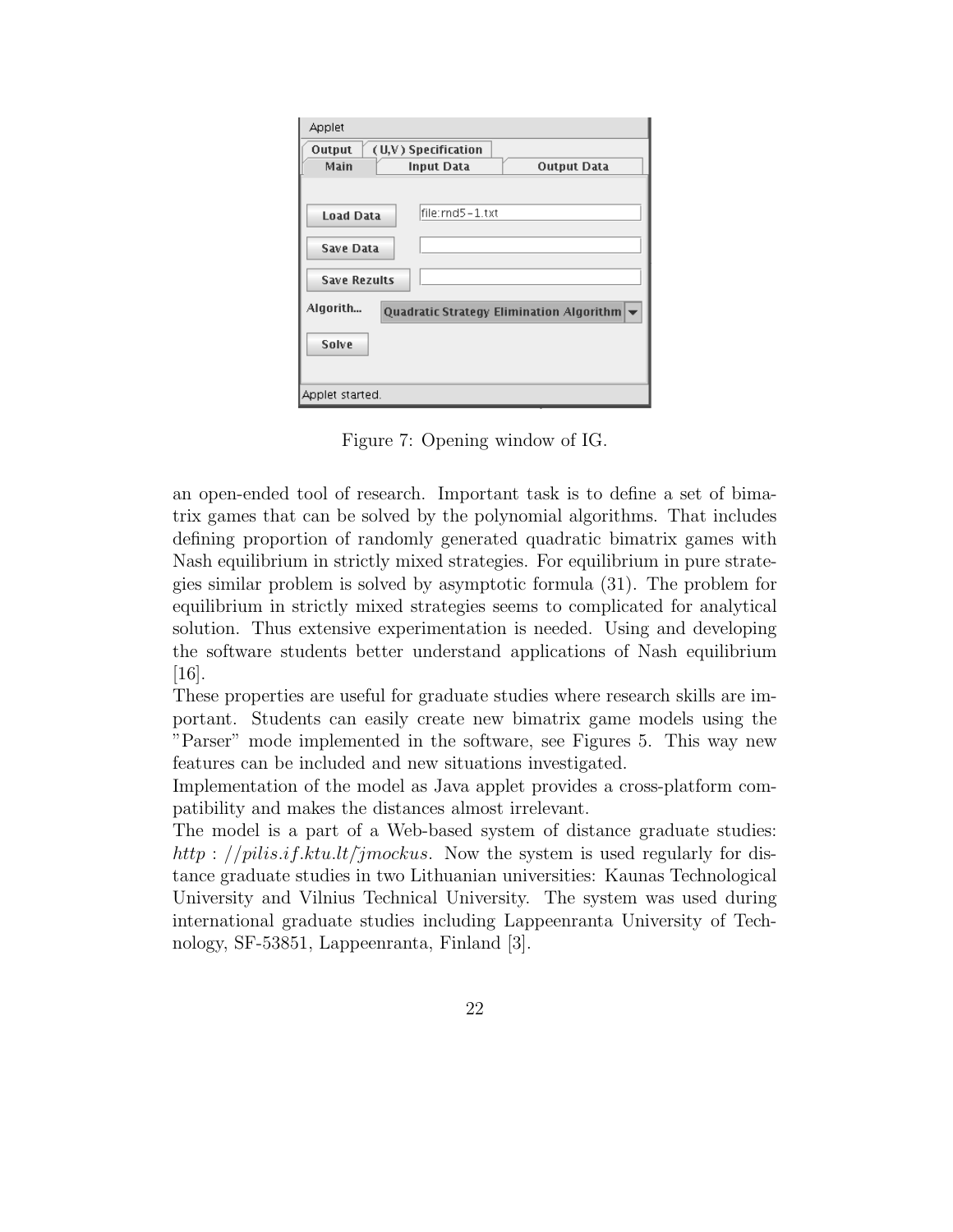|                                                                                                                                                                                                                                                                                                                                                                                                                                                                         | $\mathbf{1}$<br>$\overline{2}$ |                   |                    | $\overline{\mathbf{3}}$       |                |           |       |             | $\overline{4}$ |                      | 5           |     |
|-------------------------------------------------------------------------------------------------------------------------------------------------------------------------------------------------------------------------------------------------------------------------------------------------------------------------------------------------------------------------------------------------------------------------------------------------------------------------|--------------------------------|-------------------|--------------------|-------------------------------|----------------|-----------|-------|-------------|----------------|----------------------|-------------|-----|
| .006                                                                                                                                                                                                                                                                                                                                                                                                                                                                    | .048                           | o                 | .12                | o                             |                | $\cdot$ . |       | 0           |                | $\cdot$ <sub>3</sub> | 0           | .42 |
| $\Omega$                                                                                                                                                                                                                                                                                                                                                                                                                                                                | .06                            | .024              | .072               | $\Omega$                      |                | $\cdot$ . |       | 0           |                | $\cdot$ <sub>3</sub> | $\mathbf 0$ | .42 |
| $\mathbf 0$                                                                                                                                                                                                                                                                                                                                                                                                                                                             | .06                            | o                 | .12                | .06                           |                | .08       |       | 0           |                | $\cdot$ <sub>3</sub> | $\mathbf 0$ | .42 |
| $\mathbf 0$                                                                                                                                                                                                                                                                                                                                                                                                                                                             | .06                            | 0                 | .12                | 0                             |                | $\cdot$ . |       | .12         |                | .06                  | $\mathbf 0$ | .42 |
| $\mathbf 0$                                                                                                                                                                                                                                                                                                                                                                                                                                                             | .06                            | $\mathbf 0$       | .12                | 0                             |                | $\cdot$   |       | $\mathbf 0$ |                | .3                   | .21         | 0   |
| <b>Computing Nash equilibria</b><br>$\times$<br>$\left( \mathbb{C}\right)$<br>Number of equilibria found so far: 1<br>The computation has completed.<br>1: 1 1: 2 1: 3 1: 4 1: 5<br>2:1<br>2:2<br>2:3<br>2:4<br>2:5<br>#<br>13<br>$\frac{14}{25}$<br>$\frac{7}{25}$<br>$\frac{4}{25}$<br>$\frac{1}{30}$<br>$\frac{8}{15}$<br>$\mathbf 0$<br>$\Omega$<br>O<br>0<br>ı<br>$\overline{30}$<br>$ \Box$ $\times$<br>Applet Viewer: Main/MainApplet.class <2><br>$\frac{2}{2}$ |                                |                   |                    |                               |                |           |       |             |                |                      |             |     |
|                                                                                                                                                                                                                                                                                                                                                                                                                                                                         | Applet                         |                   |                    |                               |                |           |       |             |                |                      |             |     |
|                                                                                                                                                                                                                                                                                                                                                                                                                                                                         | Main                           | <b>Input Data</b> | <b>Output Data</b> | Output<br>(U,V) Specification |                |           |       |             |                |                      |             |     |
|                                                                                                                                                                                                                                                                                                                                                                                                                                                                         | 0                              | N.                |                    |                               | X <sup>0</sup> |           |       |             |                | Y0                   |             |     |
|                                                                                                                                                                                                                                                                                                                                                                                                                                                                         | $\mathbf{1}$                   | 0<br>0.           |                    |                               | 0<br>n.        |           |       |             |                |                      |             |     |
|                                                                                                                                                                                                                                                                                                                                                                                                                                                                         | $\overline{c}$                 |                   | 0.56               |                               |                |           | 0.033 |             |                |                      |             |     |
|                                                                                                                                                                                                                                                                                                                                                                                                                                                                         | 3                              |                   | 0.28               |                               |                | 0.433     |       |             |                |                      |             |     |
|                                                                                                                                                                                                                                                                                                                                                                                                                                                                         | $\overline{4}$                 | 0.16              |                    |                               |                |           |       | 0.533       |                |                      |             |     |
|                                                                                                                                                                                                                                                                                                                                                                                                                                                                         |                                | Applet started.   |                    |                               |                |           |       |             |                |                      |             |     |

Figure 8: Comparison of Graphical User Interfaces of Gambit and QSE.

## 6 Concluding Remarks

I

The polynomial time algorithm is developed that defines Nash equilibrium in strictly mixed strategies for quadratic bimatrix games. The proportion of randomly generated quadratic bimatrix games with equilibrium in strictly mixed strategies remains open problem.

For quadratic bimatrix games in mixed strategies a heuristic algorithm is developed. The results are verified by direct testing.

The algorithms are included as Java applets in the web-based system for scientific cooperation and graduate studies. The source codes are included, too. High efficiency of new versions of Java enables large scale experimentation that is needed defining a subset of polynomially solvable bimatrix games.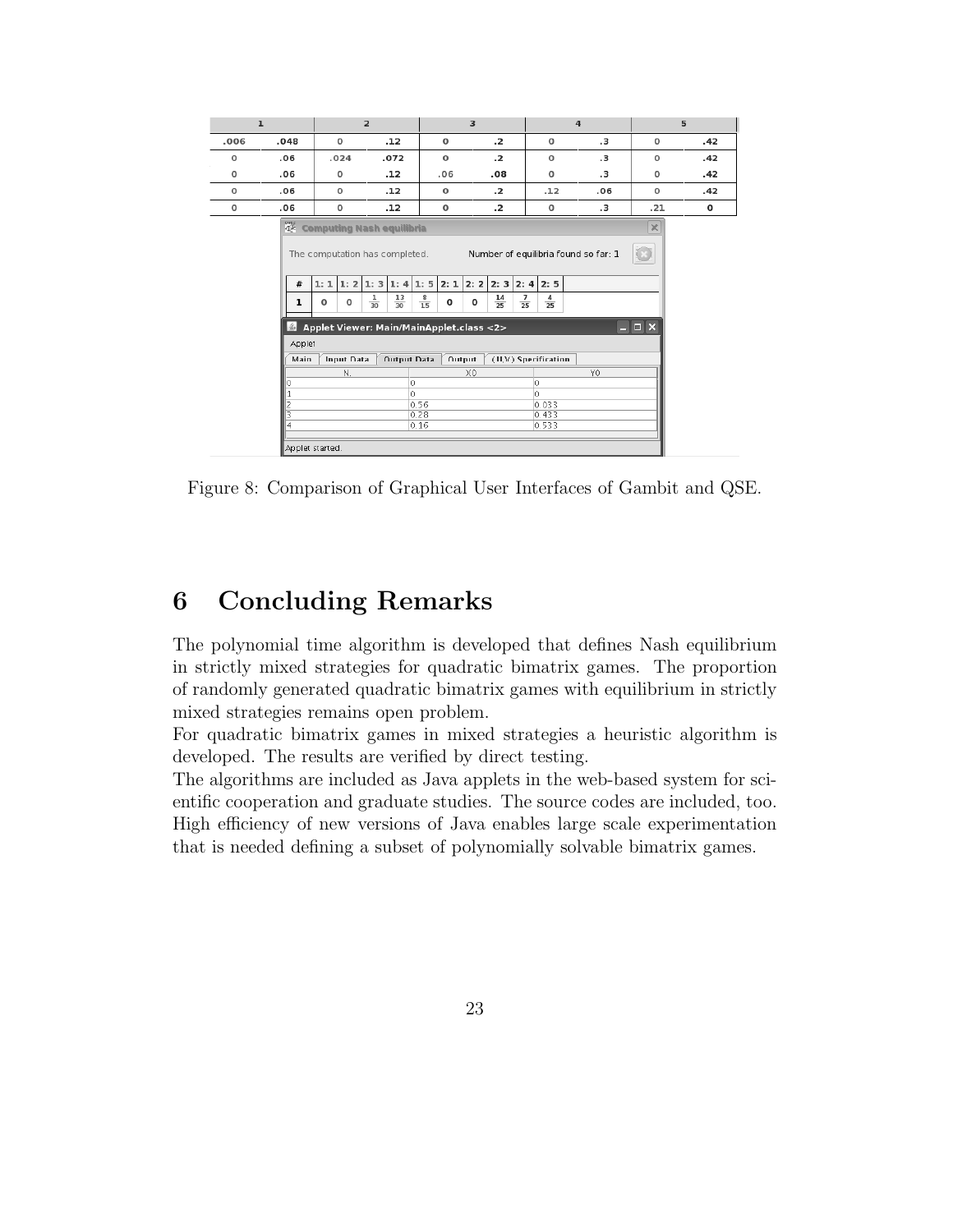## References

- [1] F. Forgo, Jeno Szep, and Ferenc Szidarovszky. Introduction to the Theory of Games. Kluwer Academic Publishers, 1999.
- [2] Games. Game theorists who have received the Nobel Prize. http://lcm.csa.iisc.ernet.in/gametheory/nobel.html.
- [3] Matti Heilio and Jonas Mockus. Web-based system for graduate studies - optimization, games and markets. The 14th European Conference on Mathematics for Industry (ECMI 2006), the UNIVERSITY CARLOS III DE MADRID, July 10-14, Madrid, Spain, 2006.
- [4] R. Horst and P. Pardalos. Handbook of Global Optimization. Kluwer Academic Publishers, Dordrecht/Boston/London, 1995.
- [5] J.Mockus. Stock exchange game model as an example for graduate level distance studies. Computer Applications in Engineering Education, 10:229–237, 2003. ISSN 1061-3773.
- [6] J.Mockus. Walras competition model, an example of global optimization. Informatica, 15:525–550, 2004.
- [7] J.Mockus. Investigation of examples of e-education environment for scientific collaboration and distance graduate studies, part 1. Informatica, 17:259–278, 2006.
- [8] J.Mockus. A system for distance studies and applications of metaheuristics. Journal of Global Optimization, 35:637–651, 2006.
- [9] Richard D. McKelvey and Andrew McLennan. Computation of equlibria in finite games. In Handbook of Computational Economics. 1996.
- [10] Richard D. McKelvey, Andrew M. McLennan, and Theodore L. Turocy. Gambit: Software tools for game theory, version 0.2005.06.13. http://econweb.tamu.edu/gambit/, 2005.
- [11] J. Mockus. A Set of Examples of Global and Discrete Optimization: Application of Bayesian Heuristic Approach. Kluwer Academic Publishers, 2000. ISBN 0-7923-6359-0.